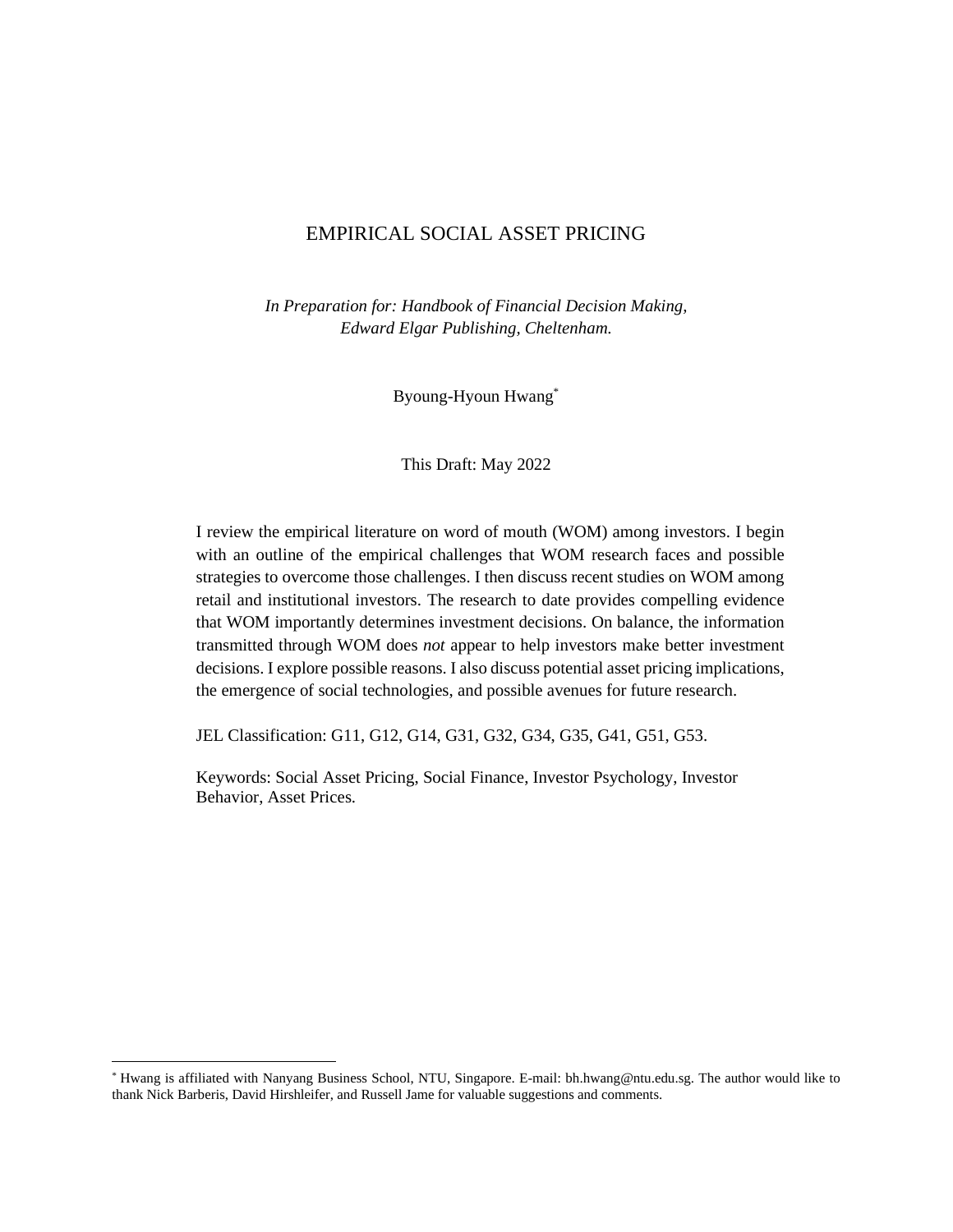#### **1. Introduction**

The history of financial markets is filled with anecdotes in which social interactions supposedly created bubbles and subsequent crashes. One of the first stock market bubbles, the South Sea Bubble, reportedly started in London's coffeehouses (Dale, 2014). More recent illustrations include the social-media-driven frenzies in cryptocurrencies and "meme stocks" in the US (Pedersen, 2022).

One rapidly growing strand of research has begun to systematically evaluate the impact of social interactions on asset prices.<sup>[1](#page-1-0)</sup> This literature, which I will hereafter refer to as "social asset pricing," aims to address three questions:

- (1) whether investors frequently act on investment ideas they hear from/discuss with other investors, and, if so, in what manner,
- (2) what the consequences of "word of mouth" ("WOM") are on the quality of investors' decisions, and
- (3) what the consequences of WOM are for asset prices and market efficiency.

This article reviews the empirical literature regarding the above three questions. Section 2 outlines the empirical challenges that the social asset pricing literature faces and possible strategies to overcome them. Sections 3 and 4 review the evidence regarding questions (1) and (2), respectively. In essence, the evidence suggests that investors strongly lean on each other for news and opinions and that the information transmitted through WOM importantly determines their investment decisions. The evidence so far indicates that – on balance – the information transmitted through WOM does *not* help investors make better investment decisions. I discuss possible reasons.

There is yet very little evidence regarding question (3). Given the evidence that WOM does not help investors make better investment decisions yet importantly determines their decisions, there is reason to believe that WOM can generate mispricing in the stock market. Section 4 outlines two specific channels through which mispricing may arise.

<span id="page-1-0"></span><sup>&</sup>lt;sup>1</sup> This article follows much of the literature and defines social interaction as a private transmission of information from one person to another, also known as "word of mouth."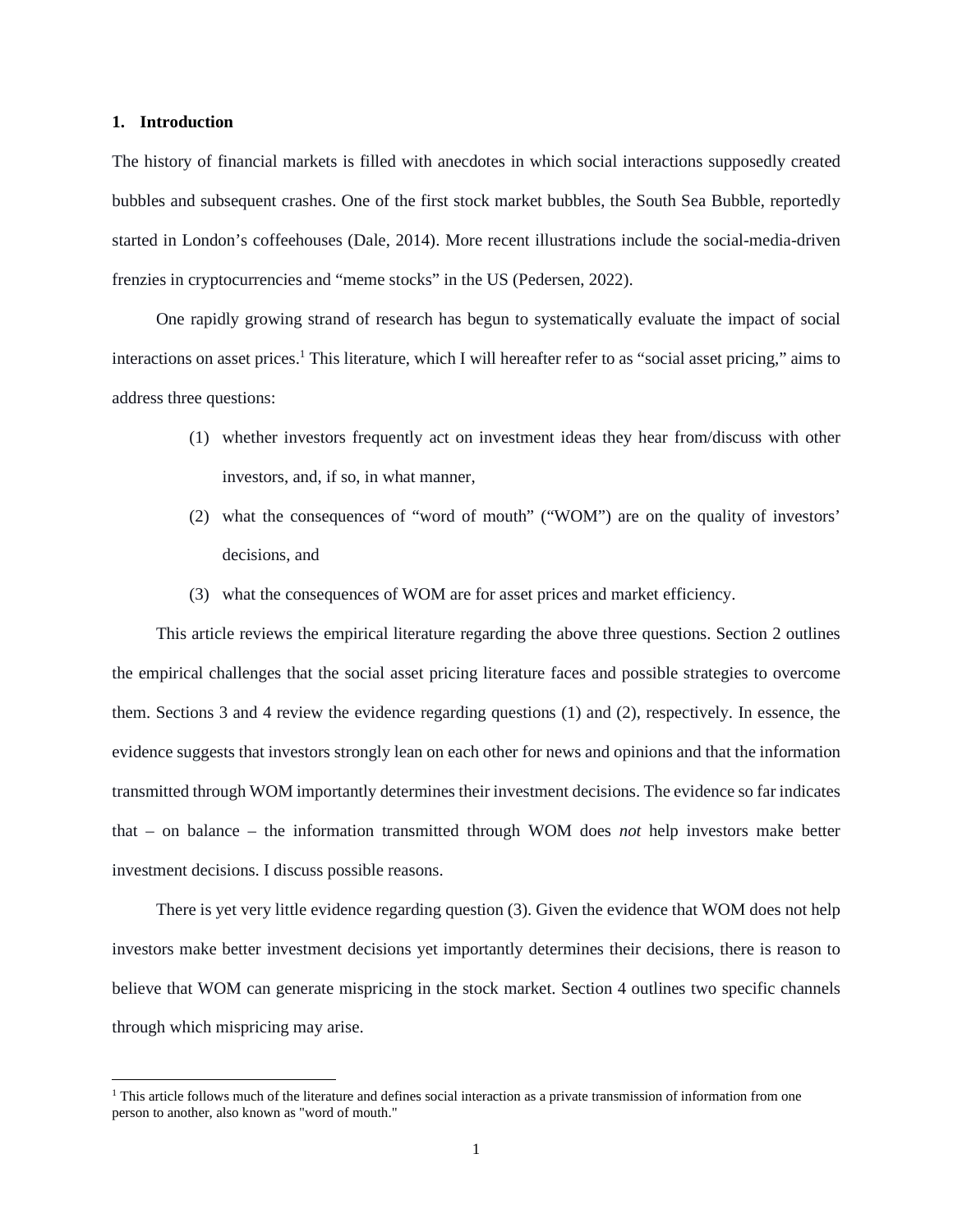With the advent of modern information technologies, an increasing portion of our interactions occurs virtually. Section 5 discusses implications of this change on the social asset pricing literature and possible avenues for future research. I conclude in Section 6 with final considerations for future research.

#### **2. Empirical Challenges in WOM Research and Possible Solutions**

## *2.1 The Empirical Challenges with Detecting WOM and Describing its Effect*

Empirical work trying to establish the presence of WOM or examining the effects of WOM faces a "selfselection"- and a "common-shock problem." To illustrate by example, consider the question of whether investors share investment ideas with one another and, as a result, place similar trades. We could try to infer the presence of WOM among investors by correlating the trading patterns of investors residing in the same locale. However, even if we observed a positive correlation, how can we be sure that the investors actually communicated with one another rather than followed the same local news regarding particular companies ("common-shock problem")? Moreover, investors likely choose to live in certain areas because of specific tastes and preferences. These shared tastes and preferences can, in turn, trigger common investment decisions without investors directly communicating with one another ("self-selection problem").

There are at least five approaches to address the self-selection- and common-shock problem. To help evaluate current research on WOM among investors and, more importantly, to help guide future research on this topic, I provide examples for each of the five approaches in the following subsections.

For many approaches, I am not aware of studies that have used the corresponding method to study WOM among investors. Many examples thus represent studies that examine WOM broadly construed. However, in principle, all five strategies are deployable to study WOM among investors.<sup>[2](#page-2-0)</sup>

<span id="page-2-0"></span> $2 \text{ In }$  my descriptions, I emphasize the key feature that allows the authors to draw their inferences. The feature by itself often does not fully address the self-selection- and common-shock problem. The authors of the studies are aware of this possibility. Most of them combine their empirical strategy with other techniques to further alleviate self-selection- and common-shock concerns.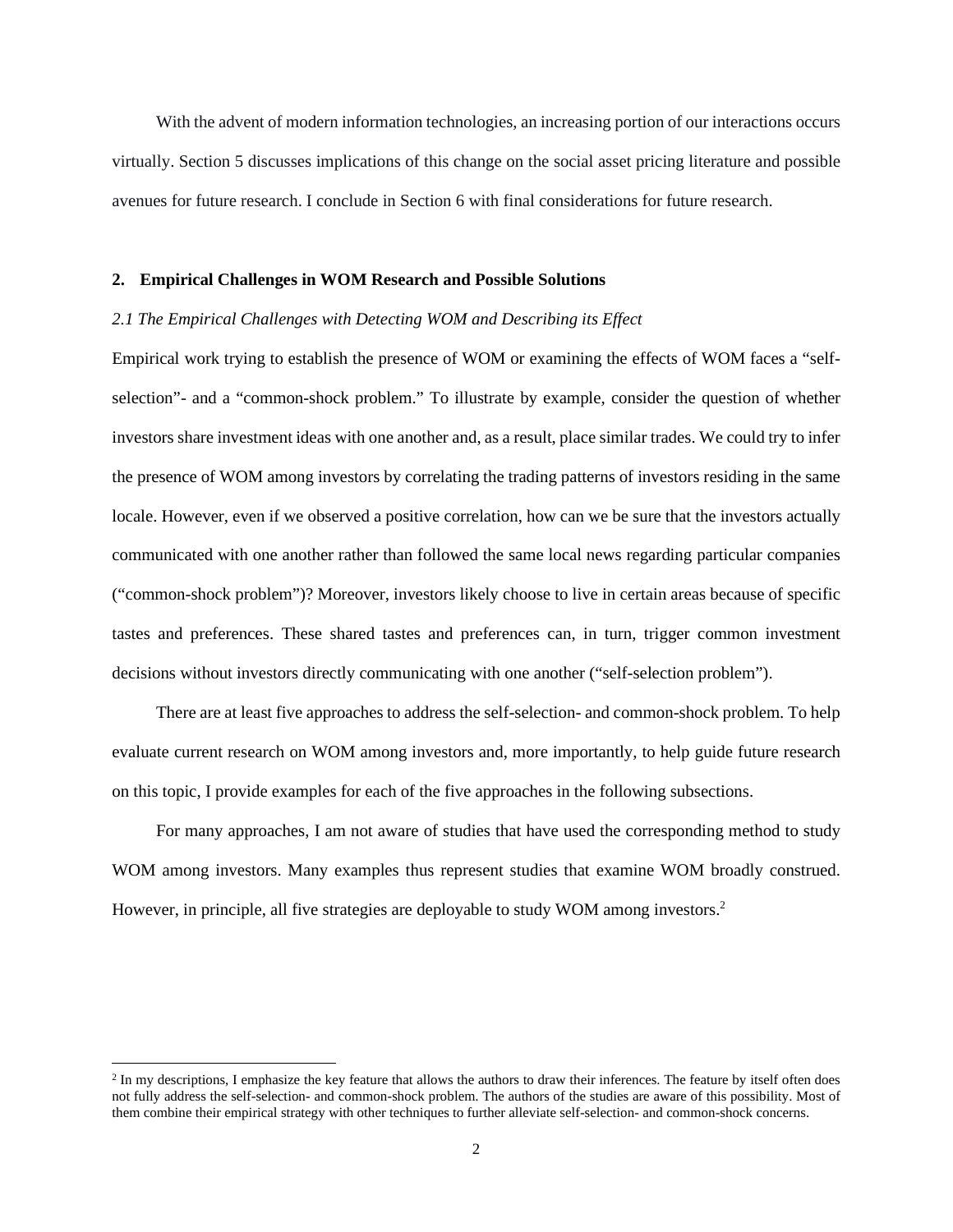#### *2.2 Possible Solutions*

#### *2.2.1 Experiments*

Some of the cleanest evidence regarding WOM comes from experiments. Experiments utilize plausibly exogenous variation in social interactions to provide causal evidence for the presence and consequences of WOM. Sometimes, the variation is induced by "natural events" that are not under the researchers' control ("natural experiment"). Other times, the variation is generated by the researchers ("field and laboratory experiment").

# *2.2.1.1 Natural Experiments*

Despite its name, the plausibly exogenous variation induced by natural events does not have to come from nature per se. Natural events can represent corporate events. They can also represent education-related events.

To provide an example of the former, Dimmock, Gerken, and Graham (2018) examine whether financial misconduct spreads among coworkers. The authors consider US financial advisors and compile data regarding which geographically distinct branch a particular financial advisor works in and which branches have a history of financial misconduct. The authors then utilize plausibly exogenous changes to coworker groups due to branch reorganizations caused by the M&As of financial advisory firms.

Dimmock et al. find that financial advisors are 37% more likely to commit misconduct if their new coworkers have a history of misconduct.

To provide two examples utilizing education-related events, both Lerner and Malmendier (2013) and Shue (2013) take advantage of the feature that Harvard Business School (HBS) assigns all entering MBA students to sections of roughly ninety students. The section assignment is random conditional on observable student characteristics. Section members take the first year of coursework together. They are also grouped during school-related social activities and reunions after graduation. Section members thus frequently interact with one another and likely form strong social bonds.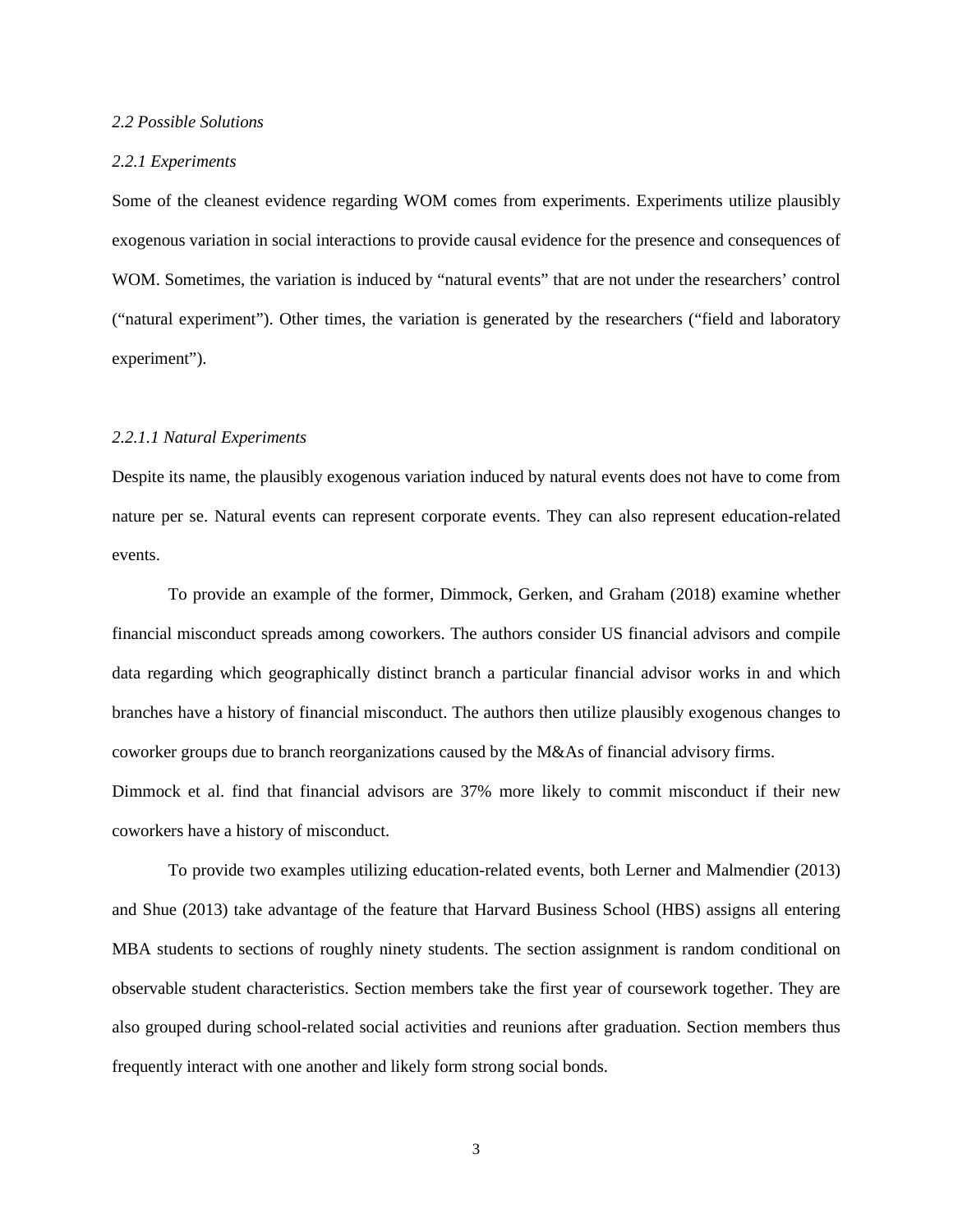Lerner and Malmendier (2013) combine historical student section assignments with pre- and postgraduation data. The authors find that when students are grouped with students who have prior entrepreneurial experience, they less frequently become entrepreneurs post-graduation. One possible explanation is that through their interactions, students learn about the challenges of being an entrepreneur.

Shue (2013) considers students who later become top executives at publicly traded firms in the US. The author combines her section assignments with data on compensation levels and acquisition attempts. She finds that the level of acquisition attempts and the changes in compensation levels are substantially more similar within section members than across section members. The within- to across-section similarities increase sharply following HBS alumni reunions, which occur every five years after an executive's graduation year. Together, the patterns strongly suggest that corporate managers engage in WOM and that WOM impacts corporate finance decisions.

HBS students frequently join investment companies, including mutual funds, hedge funds, and private equity funds. Future research could utilize HBS section assignments and reunions to provide relatively clean evidence regarding the effects of WOM among institutional investors.

#### *2.2.1.2 Field and Laboratory Experiments*

To provide an example of a field experiment, Banerjee, Chandrasekhar, Duflo, and Jackson (2019) seed information on a raffle in three randomly chosen subsets of rural villages in India: in the first subset, the information is seeded with randomly selected individuals; in the second subset, the information is seeded with village elders; in the third subset, the information is seeded with individuals nominated by villagers as the best gossipers. Banerjee et al. then analyze which setting generates the highest information diffusion rate by counting how many villagers enter the raffle.

Unfortunately, field experiments are expensive and often impractical to conduct. Laboratory experiments offer an alternative. Laboratory experiments on WOM have been primarily conducted in social psychology and marketing but, in the future, could also play a role in finance. To provide an example of a study conducting a laboratory experiment, Berger and Milkman (2012) examine what types of stories more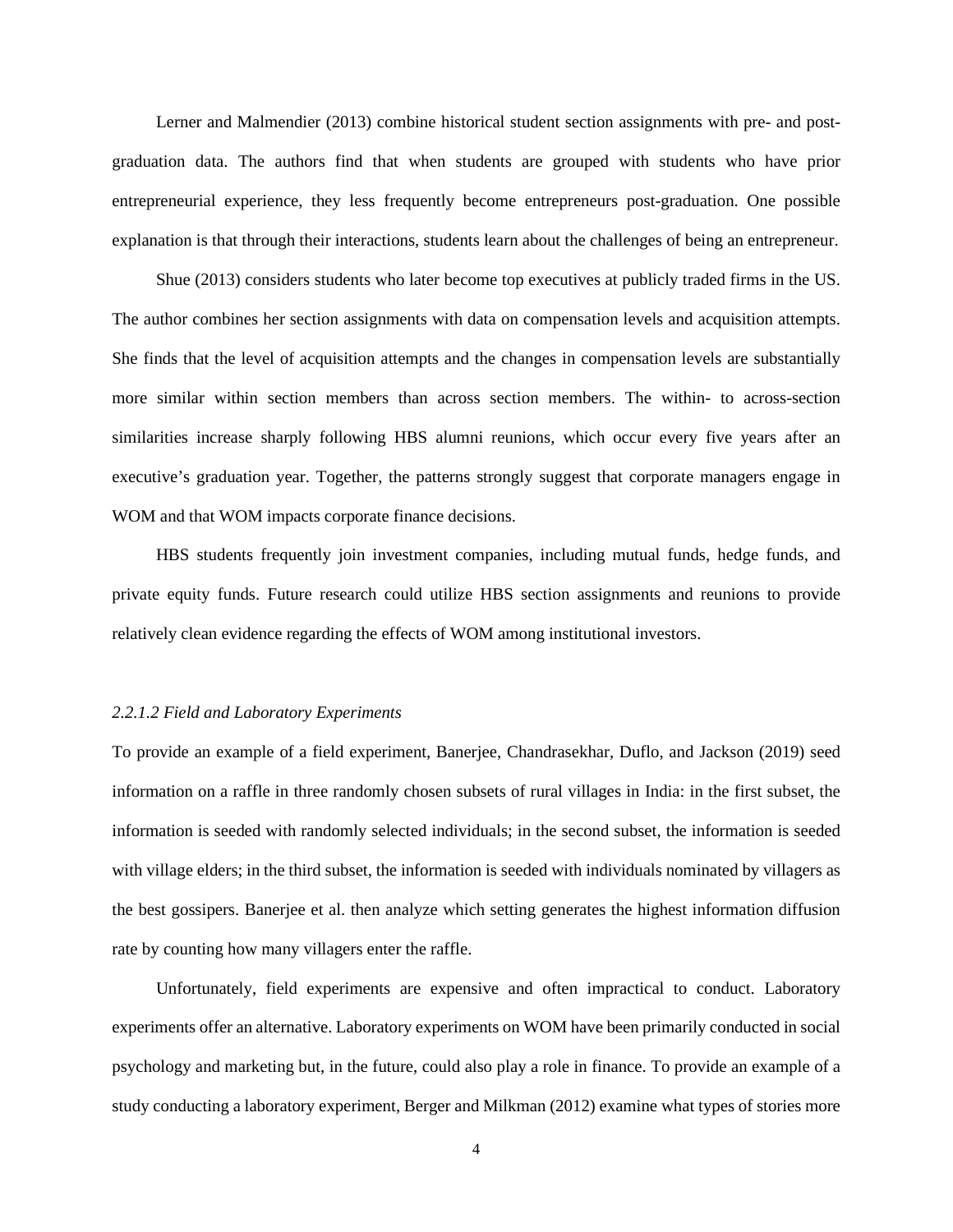frequently become viral. In the first part of their paper, the authors examine which features of a *New York Times* article increase the likelihood that the article appears in the *New York Times*' most-emailed list. Berger and Milkman find that one of the strongest predictors is whether an article evokes anger. Articles that evoke anger may differ along other dimensions, which, in turn, could encourage sharing. The authors conduct a laboratory experiment to examine whether it is truly the anger-evoking content that helped propel the article on the most-emailed list. The authors randomly assign participants either a high- or a low-anger version of an article. The authors then ask participants whether they would share the article. Similar to the results based on *New York Times* articles, the authors find that participants were significantly more likely to share the high-anger version.

Future research could adopt a similar strategy to study what types of information more easily propagate among investors. This has become increasingly feasible with the advent of online platforms, such as Prolific ([https://www.prolific.co\)](https://www.prolific.co/), which allow researchers to easily recruit prescreened participants for online experiments.

#### *2.2.2 Instrumental Variable*

A strategy that has been used in the past and that is likely to remain helpful in the future is the instrumental variable approach. To provide an example, Brown, Ivković, Smith, and Weisbenner (2008) examine whether neighbors encourage each other to invest in the stock market. As discussed at the beginning of this section, common stock ownership among neighbors, by itself, does not establish the presence of WOM. To address self-selection- and common-shock concerns, Brown et al. assume that our decision to invest in stocks is at least partially driven by our upbringing and the norms and values of the region in which we were born. The authors build on this assumption and instrument the average stock ownership of an individual's neighborhood with the lagged average stock ownership of the states in which the individual's *nonnative neighbors* were born. Using this empirical strategy, the authors estimate that a 10-percentagepoints increase in the average neighborhood stock ownership increases the likelihood that an individual purchases stocks by four percentage points.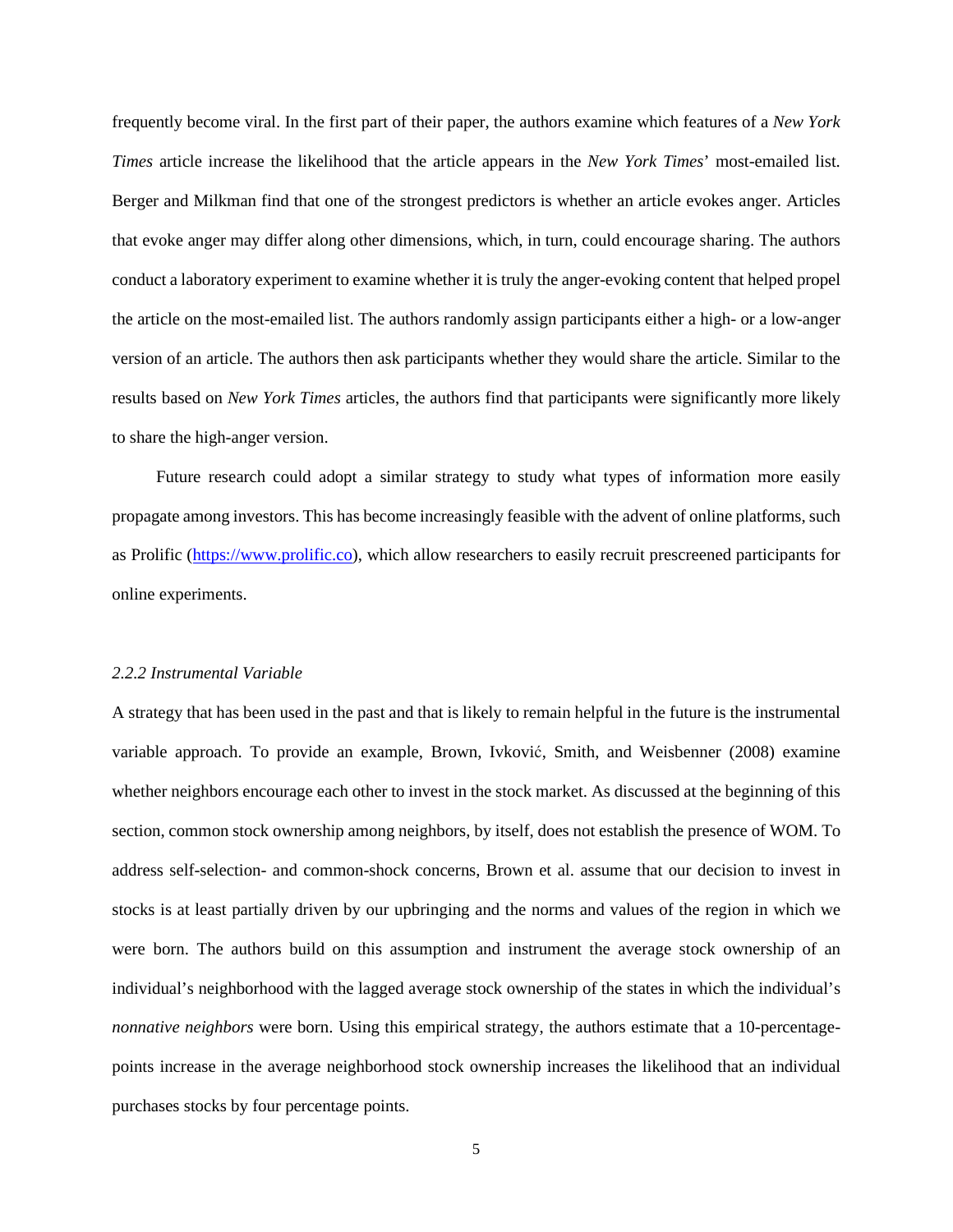#### *2.2.3 Regression Discontinuity*

Sometimes, we can conduct a regression discontinuity analysis to provide evidence of WOM effects. To give an example, Anderson and Magruder (2012) estimate how much WOM in the form of customer ratings incrementally affects businesses' sales. The authors turn to Yelp, which publishes crowdsourced reviews about businesses. Yelp users assign a rating from one to five stars, with five stars representing the most positive assessment. Yelp computes the average rating and rounds off to the nearest half-star. Yelp thus assigns a business with an average rating of 3.74, a 3.5-star rating, and a business with an average rating of 3.76, a 4-star rating. In the authors' study, Yelp was the  $12<sup>th</sup>$  most trafficked website. The authors combine their Yelp data with restaurant availability data from a large online restaurant reservation website. The authors find that a half-star increase in a restaurant's rating significantly increases the odds that the restaurant is fully booked. Businesses with an average rating of 3.74 and 3.76 are likely of the same quality. Coupled with Yelp's popularity, we may thus causally tie the observed differences in restaurant sales to WOM transmitted through Yelp.

As mentioned in the introduction and further discussed in Section 5, investors obtain an increasing portion of their financial news and opinions through social technologies. Regression discontinuity may provide a particularly useful strategy to examine how investment recommendations transmitted through social technologies affect investors' decisions and asset prices.

# *2.2.4 Survey*

Another empirical strategy to gauge investors' reliance on WOM is simply asking them. One of the earliest studies on WOM did precisely that. Shiller and Pound (1989) survey retail and institutional investors. In their survey, 53% of institutional investors report that a fellow investment professional triggered their interest in a subsequently purchased stock. Another 10% report that a person who is not an investment professional triggered their interest. In other words, a stunning 63% of institutional investors report that social interactions triggered their trades. In comparison, only 30% report that an investment advisory newsletter or brokerage house recommendation triggered their interest in a stock they ended up buying.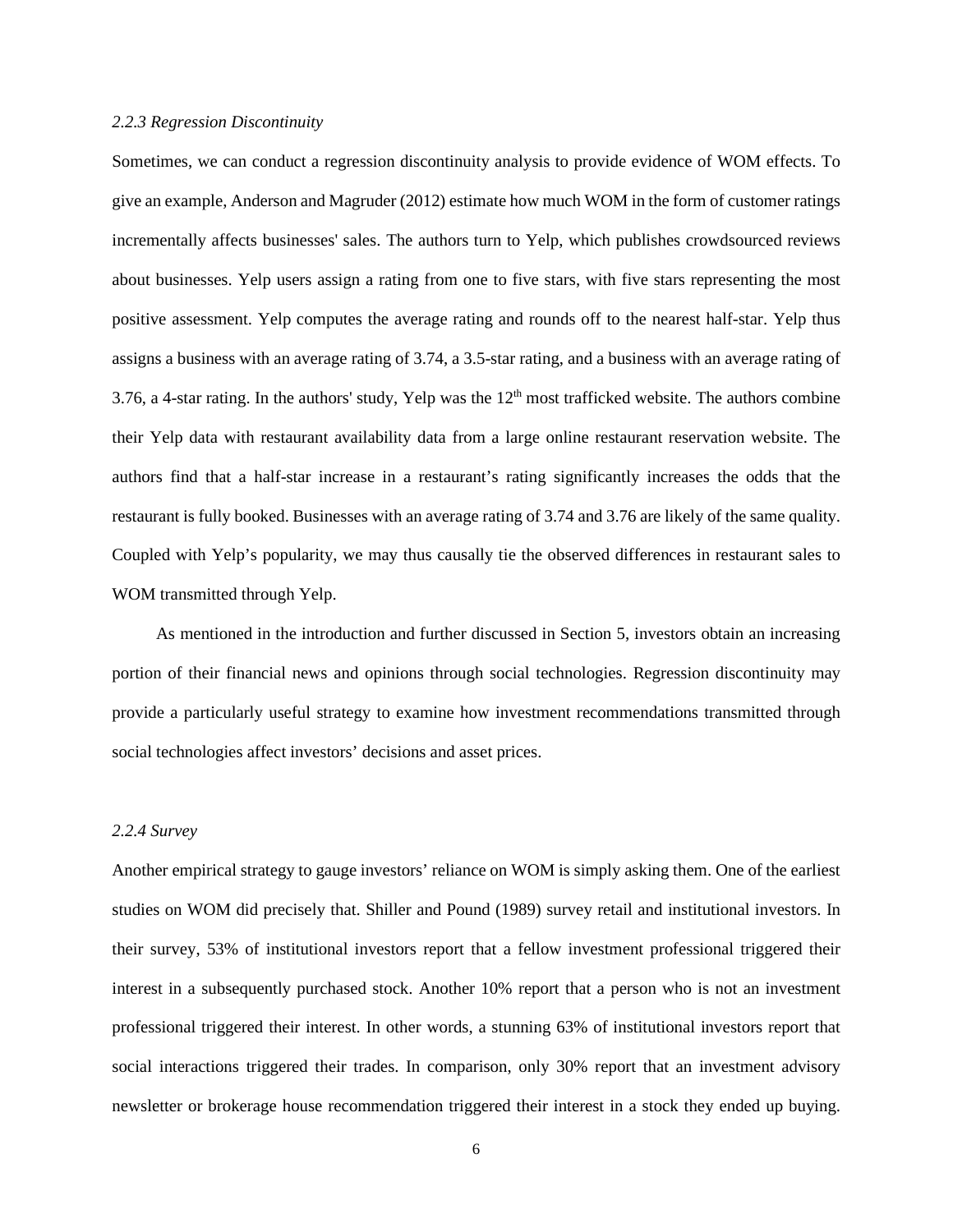Among retail investors, 33% report "*yes*" to the question, "*Was another person you spoke to, besides a stockbroker (for example, a friend or business associate), influential in getting you to buy stock in the COMPANY?*" The survey results in Shiller and Pound suggest that investors frequently draw from each other as they decide which stocks to invest in.

#### *2.2.5 Detailed Data*

Finally, there are numerous cases of researchers using unique and detailed data to study WOM. These data contain records of investors' interactions. Sometimes, the data even include the content that investors share with one another. Since these data contain "proof" that two investors communicated with one another, they help mitigate the self-selection- and common-shock problem.

To list two recent examples, Rantala (2019) obtains detailed data regarding investors' social networks from a police investigation of a large Ponzi scheme. The investment firm delivered its early investors large positive returns, which it said derived from sports betting and currency trading. Individuals could only invest if a current investor invited them. Rantala uses the police documents to assemble the complete inviter-invitee social network. He then uses his data to analyze the structure of investors' social networks.

In another paper, Lane, Lim, and Uzzi (2021) obtain data on instant messages exchanged between professional traders on an investment firm's trading platform and the trades these traders executed. The authors find that professional traders are significantly more likely to message about stocks they had gains on than stocks they had losses on.

The detailed data approach is likely to remain important in the WOM literature particularly with the advent of modern information technologies. As our search for information and conversations shift online, we can increasingly listen in on peoples' thoughts and conversations through the digital footprints they leave behind. Researchers will eventually obtain access to some of these digital footprints and use them to study WOM effects among investors.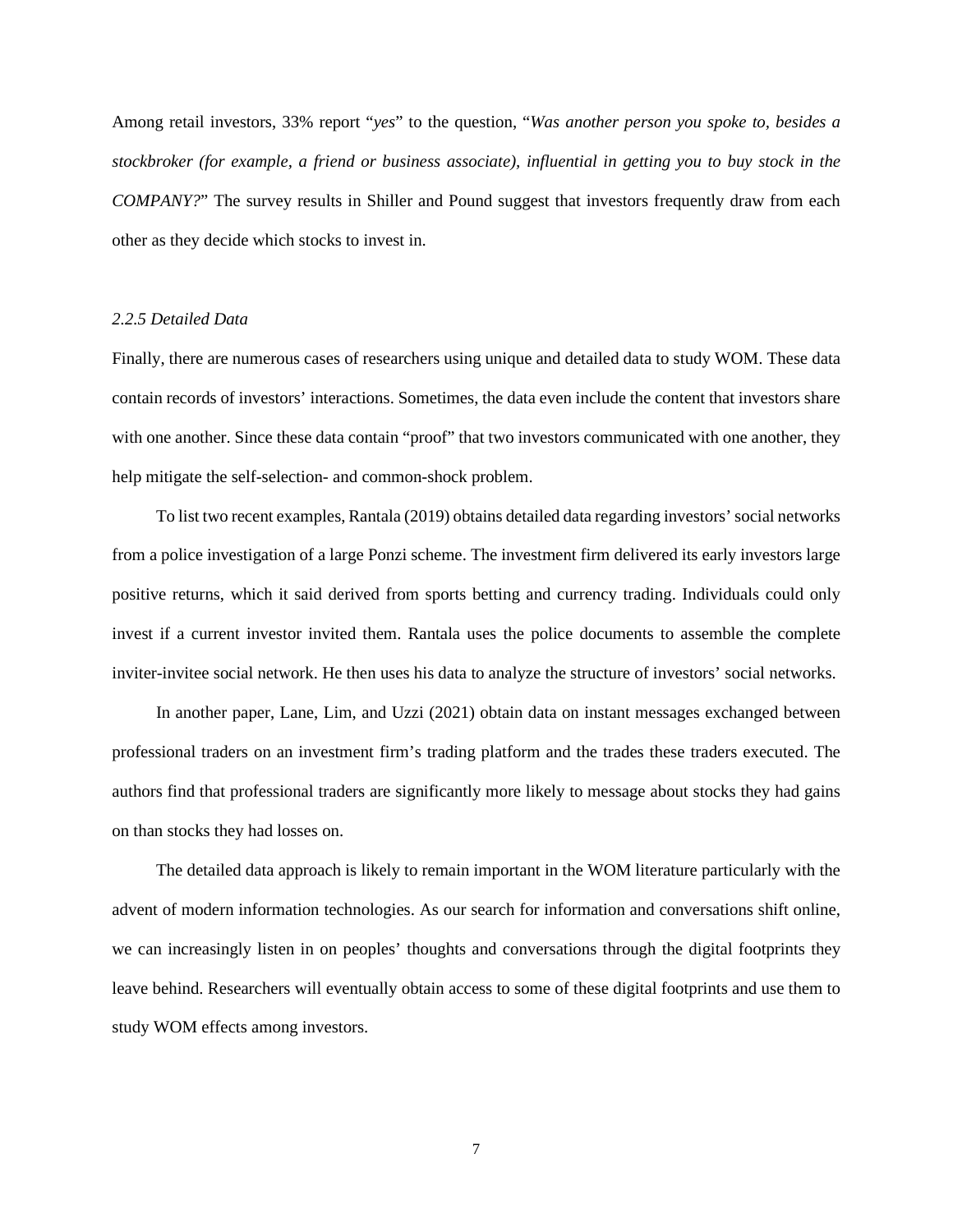All in all, the WOM literature faces strong empirical challenges. But the challenges are not insurmountable. There are at least five approaches to address the self-selection- and common-shock problem: experiments, instrumental variables, regression discontinuity, surveys, and detailed data. All of these strategies can be used, either in isolation or in combination, to study WOM among investors.

#### **3. The Presence of WOM among Investors**

Recall that social asset pricing aims to address three questions:

- (1) whether investors frequently act on investment ideas they hear from/discuss with other investors, and, if so, in what manner,
- (2) what the consequences of WOM are on the quality of their investment decisions, and
- (3) what the effects are on asset prices and market efficiency.

In this section, I discuss the evidence regarding question (1). The first subsection discusses the evidence for retail investors. The second subsection covers the evidence for institutional investors.<sup>[3](#page-8-0)</sup>

#### *3.1 Retail Investor Behavior*

Kaustia and Knüpfer (2012) obtain detailed data from an official registry that includes every stock market transaction of every stock market participant in the Finnish stock market. The authors use the data to construct the average monthly return across all stocks held by investors who live in a particular zip code ("neighborhood return"). The authors find that positive neighborhood returns increase the odds that investors in the corresponding zip code subsequently purchase stocks for the first time. The authors find little effect for negative neighborhood returns. These results suggest that investors are keen to share their investment successes, which, in turn, causes their neighbors to invest in the stock market. Investors are reluctant to share their investment failures. Investment failures thus do not enter investors' conversations and do not cause neighbors to withdraw from the market.

<span id="page-8-0"></span><sup>3</sup> I do not discuss again the studies touched on in the previous empirical methods section (Shiller and Pound, 1989; Brown, Ivković, Smith, and Weisbenner, 2008; Rantala, 2019; Lane, Lim, and Uzzi, 2021).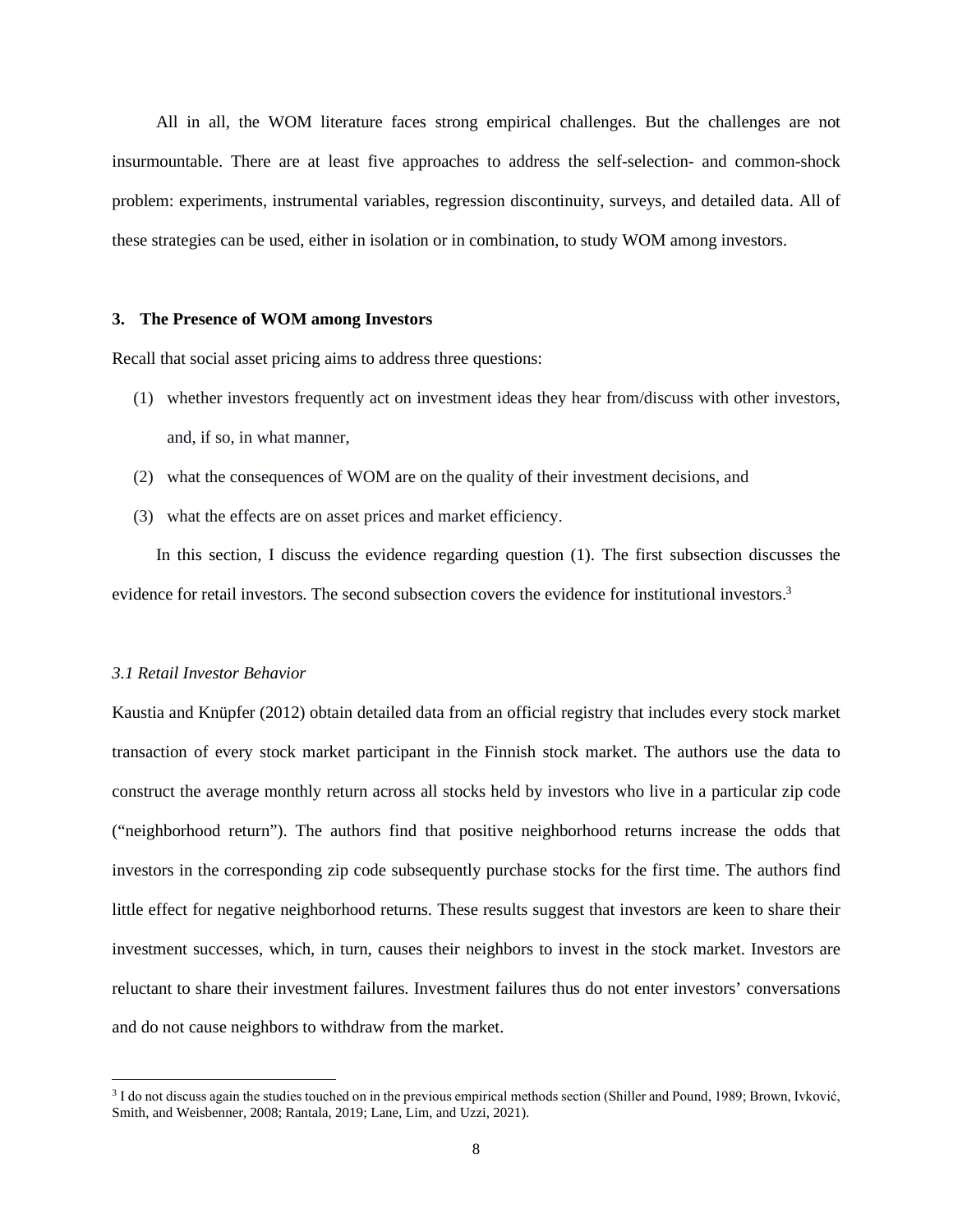Relatedly, Hvide and Östberg (2015) use detailed data that includes all stock trades of every Norwegian resident. The authors also have records of the residents' workplaces. The authors find that an individual is significantly more likely to purchase (sell) a stock in a particular month if a high fraction of her coworkers is also buying (selling) a stock during that month. The results are substantially stronger for stock purchases than for stock sales. The authors find that more coworkers purchasing a specific stock increases the likelihood that an individual purchases the same stock. Consistent with the presence of WOM, the authors find that the effect is stronger in smaller workplaces and among coworkers with a similar socioeconomic background.

The effects that Kaustia and Knüpfer (2012) and Hvide and Östberg (2015) observe are large in magnitude. Kaustia and Knüpfer find that a one standard deviation rise in the monthly neighborhood return increases the fraction of first-time stock purchases by 9-13%. Hvide and Östberg find that a one standard deviation rise in the fraction of coworkers making a stock purchase increases the likelihood that an individual makes a stock purchase by 41%.

Huang, Hwang, and Lou (2021) adopt a natural-experiment-style approach to study the presence of WOM among retail investors. The authors consider US retail investors who are directly or indirectly affected by a cross-industry stock-financed M&A. At the completion of a cross-industry stock financed M&A, investors in the target firm receive shares of the acquirer firm. The authors conjecture that the endowment of shares from the acquirer industry leads some of the affected retail investors to form opinions about the acquirer industry and start trading firms in the acquirer industry (aside from the acquirer firm itself).

Suppose these retail investors communicate their newly gained industry perspectives to other retail investors in their neighborhood. In that case, we may observe abnormal trading activity in the acquirer industry not only by the initially affected target investors but also by their neighbors and their neighbors' neighbors. Dynamically tracking the contagion of abnormal trading activity in the acquirer industry then enables the authors to estimate the degree to which investors spread and act on information transmitted through WOM ("communication rate"). The seeding of industry attention through cross-industry M&As is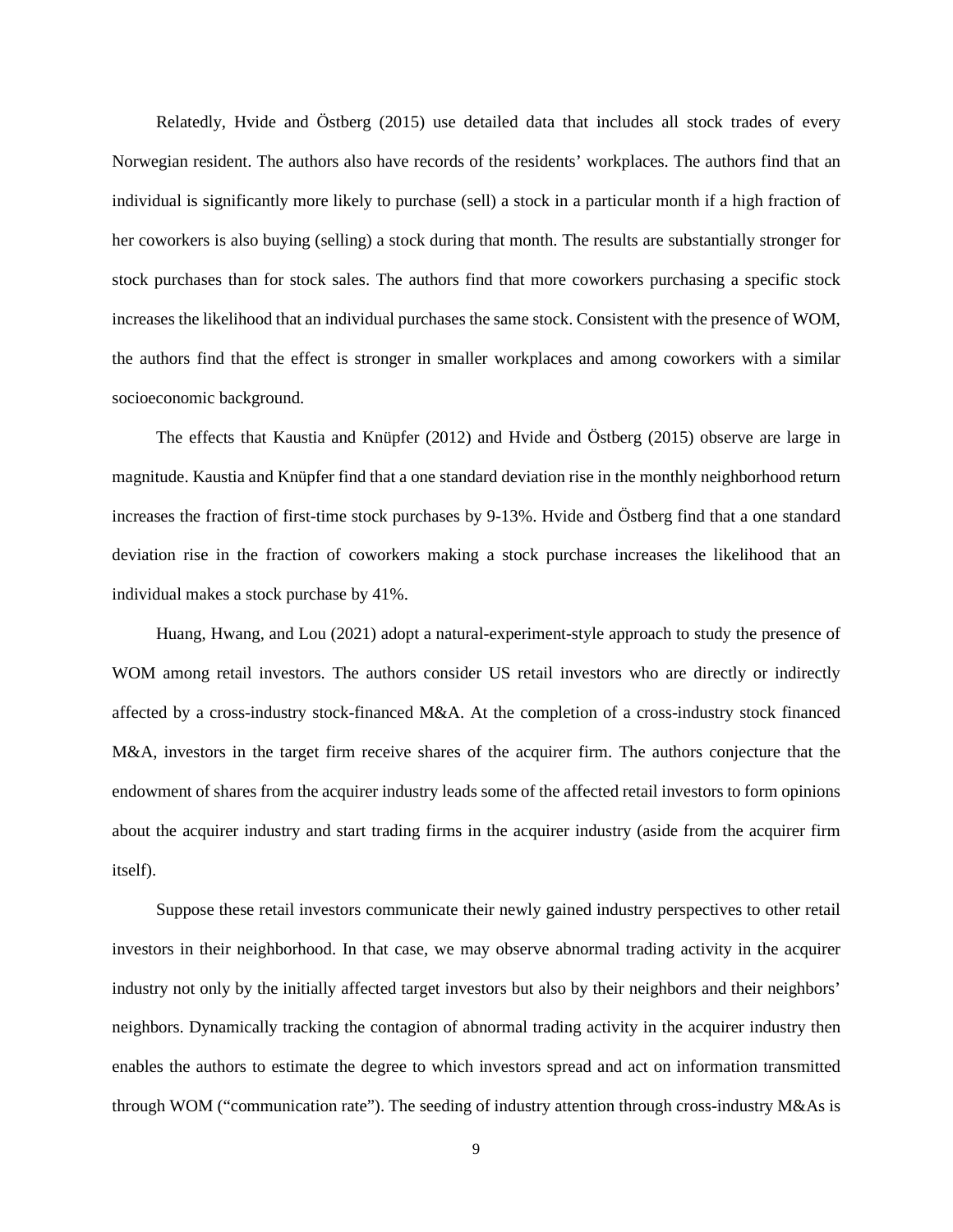plausibly exogenous to retail investors' backgrounds, tastes, and preferences. Moreover, the variation between the time the M&A is announced and the time the acquirer shares are eventually endowed helps rule out common shocks, such as local media coverage.

The authors find that abnormal trading activity in the acquirer industry, indeed, strongly percolates from the initially affected target investors to their neighbors and their neighbors' neighbors. Investors tend to trade in the same direction: if a target investor is buying in the acquirer industry, so are her neighbors and neighbors' neighbors. Most abnormal trading activity comes from stock purchases.

Differences in age, gender, and income generally lower the communication rate. But there are strong asymmetries. The communication rate from older, high-income investors to younger, low-income investors is substantially higher than the communication rate in the reverse direction. One possible explanation for this asymmetry is that investors perceive information conveyed by older, wealthier investors as more credible and, thus, are more likely to act on any views transmitted by such investors.

The strongest determinants of the communication rate are the sender's and receiver's recent portfolio performances. Investors more frequently transmit financial information when they have had recent investment successes. Investors are also more open to *receiving* financial information when they have had recent investment successes. Together, these findings suggest that WOM effects are stronger during bull markets when senders are more likely to transmit investment ideas and receivers are more likely to listen to investment ideas.[4](#page-10-0)

Individuals invest not only in stocks but also in housing. Bailey, Cao, Kuchler, and Stroebel (2018) combine a 2015 snapshot of all US Facebook users with a 2010 and a 2012 snapshot of US housing records and county-level house price indices from Zillow. The Facebook data contain information about all the Facebook users that a user is connected to and their counties of residency. The housing records contain information about a person's homeownership status and, for current homeowners, information about their current house. Bailey et al. conjecture that people discuss the housing market with their friends and that

<span id="page-10-0"></span><sup>&</sup>lt;sup>4</sup> Relatedly, the authors find that WOM effects are stronger when investor sentiment is high.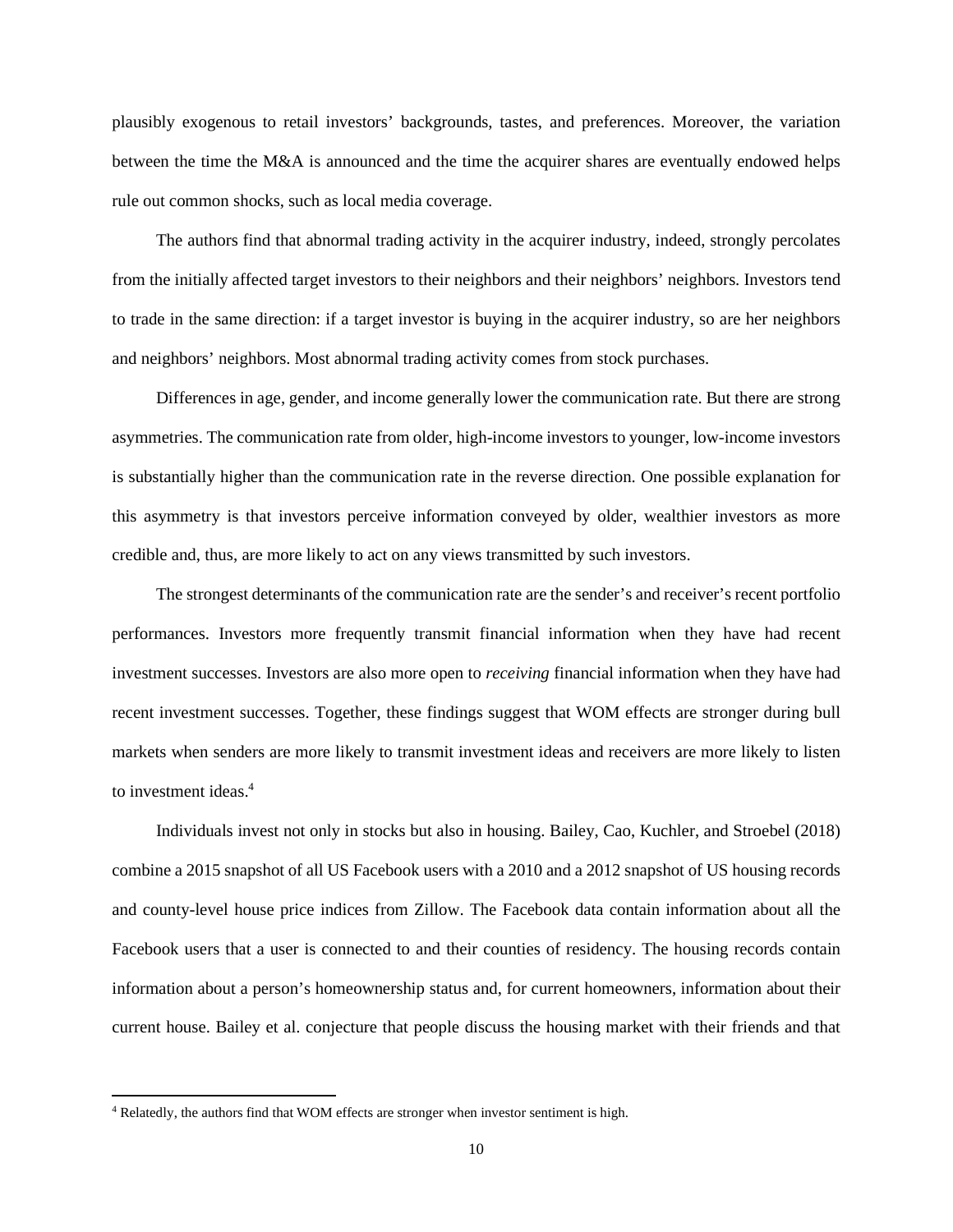these discussions impact their decision to buy a house. To test this conjecture, the authors consider Facebook users in Los Angeles and compute for each user the average house price change of the counties in which their geographically distant friends reside. Some users have strong ties to the Midwest, while others have strong ties to the Northeast. The average house price experience across Facebook users' friends varies accordingly. To illustrate the magnitude of the variation, while house prices declined substantially from 2008 to 2010, the  $5<sup>th</sup>$  and 95<sup>th</sup> percentiles of friends' house price experiences are -16.3% and -5.2%, respectively.

In their first test, the authors consider Los Angeles-based renters in 2010 and examine whether their likelihood of becoming a homeowner by 2012 is affected by their friends' house price experiences from 2008 to 2010. The authors find a strong positive relation. The authors also find that the house price experiences of friends positively predict the size and price paid for the house. Together, these results suggest that WOM affects peoples' decision to invest in housing. To further bolster this interpretation, the authors conduct a survey among Los Angeles-based Facebook users. In the survey, more than half report that they regularly discuss investing in the housing market with their friends. Moreover, positive house price experiences by friends increase the odds that a survey participant believes investing in the local housing market is a good idea.

In another study, Bayer, Mangum, and Roberts (2021) obtain detailed data on housing transactions in the Los Angeles area. The authors consider a household's primary residence and examine whether other households whose primary residences are within 0.1 miles of the focal household (around 160 meters) recently purchased another property for investment purposes. The authors also consider whether properties within 0.1 miles of the focal household have recently been "flipped," that is, sold within two years of purchase. The authors find that a household is more likely to purchase another property for investment purposes when her neighbors recently invested in another property or when a nearby property was recently flipped. The evidence in Bayer et al. suggests that WOM affects our decision to invest in properties held for investment purposes without any consumption component.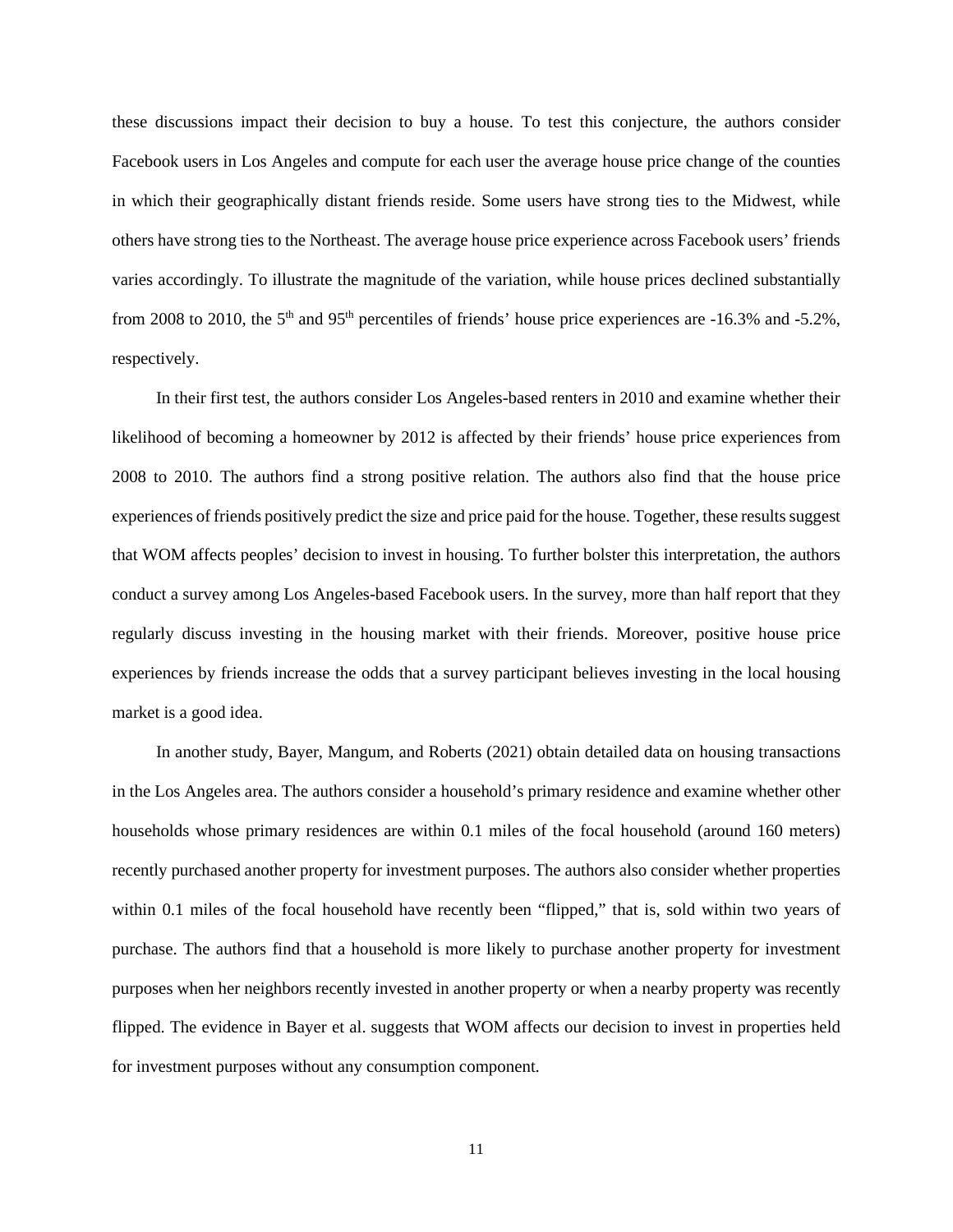#### *3.2 Institutional Investor Behavior*

There is less work on WOM among institutional investors, even though the evidence in Shiller and Pound (1989) suggests that institutional investors rely on WOM to a greater degree than retail investors.

 Pool, Stoffman, and Yonker (2015) use detailed data regarding US mutual fund managers' residential addresses and their holdings and trades. The authors construct normalized distance measures, which measure how far two fund managers reside from each other while accounting for the population density of the areas in which the fund managers reside. The authors classify two managers residing on the Upper East Side of New York City as living in the same neighborhood if they live within 161 feet (49 meters) from each other; for New Canaan, a town of 21,000 people located a one-hour train ride from New York City, the authors consider two managers as living in the same neighborhood if they live within 7.8 miles (12.6 kilometers) from each other. Pool et al. find that managers in the same neighborhood have more similar holdings and trades. As with retail investors, the similarity in trades is substantially stronger for stock purchases than for stock sales. The similarity is particularly pronounced among managers with the same ethnic background. The finding of Pool et al. corroborates the earlier observation by Hong, Kubik, and Stein (2005) that, in any quarter, mutual fund managers residing in the same city more frequently buy (or sell) the same stocks.

Overall, the literature provides compelling evidence that retail investors discuss the stock- and housing market with other retail investors. There are fewer studies on the presence of WOM among institutional investors. But the evidence so far suggests that WOM also impacts the decisions of institutional investors. By and large, WOM causes investors to buy stocks (rather than sell stocks).<sup>[5](#page-12-0)</sup>

The above literature examines not only whether investors lean on each other but also how much. The literature finds that the WOM effects are substantial unconditionally. The literature has also begun to spell out the conditions under which WOM effects are particularly strong: (a) when the sender has had recent

<span id="page-12-0"></span><sup>&</sup>lt;sup>5</sup> Part of this asymmetry may be driven by the fact that many investors do not short.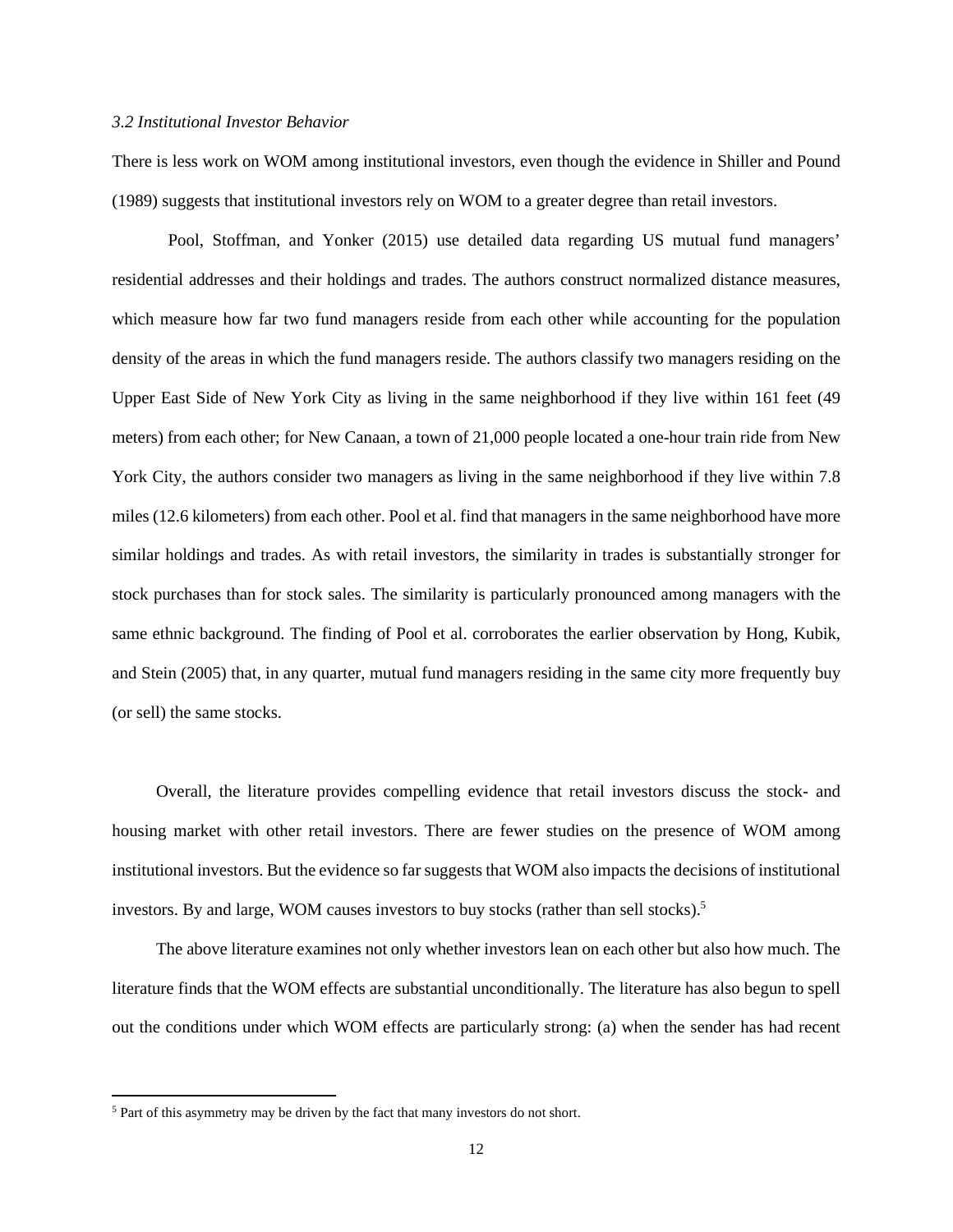investment successes, (b) when the receiver has had recent investment successes, (c) when the source of information is seen as more credible, and (d) when senders and receivers share similar ethnic or socioeconomic backgrounds.

#### **4. The Consequences of WOM among Investors**

Given the evidence that investors frequently lean on each other for ideas and opinions, it is natural to inquire whether WOM causes investors to make better or worse decisions. The first subsection discusses the corresponding evidence. The second subsection offers possible explanations for the evidence. The final subsection outlines potential asset pricing implications.

#### *4.1 Does WOM Lead to Better or Worse Investment Decisions? The Evidence*

# *4.1.1 Retail Investors*

Recall that Hvide and Östberg (2015) find that more coworkers purchasing a particular stock significantly increases the odds that an individual purchases the same stock. In additional tests, Hvide and Östberg consider the stocks that coworkers purchase more aggressively (than non-coworkers) and track their subsequent performance. The authors find that the stocks that coworkers are more enthusiastic about are *not* followed by higher returns. Coworkers also appear to encourage individuals to purchase within-industry stocks, which, from a diversification perspective, is not a sound financial decision. Overall, the evidence leads Hvide and Östberg to conclude that "*individual investors follow the advice of their coworkers even though the advice does not contain value-pertinent information*" (page 644).

Recall that Huang, Hwang, and Lou (2021) find evidence that WOM among retail investors leads to the percolation of abnormal trading activity in the acquirer industry. Similar to Hvide and Östberg (2015), the authors find that the stocks that retail investors purchase in the corresponding industries do not earn higher returns than the stocks that they sell. The abnormal trading activity in the acquirer industry thus does not improve investors' performances.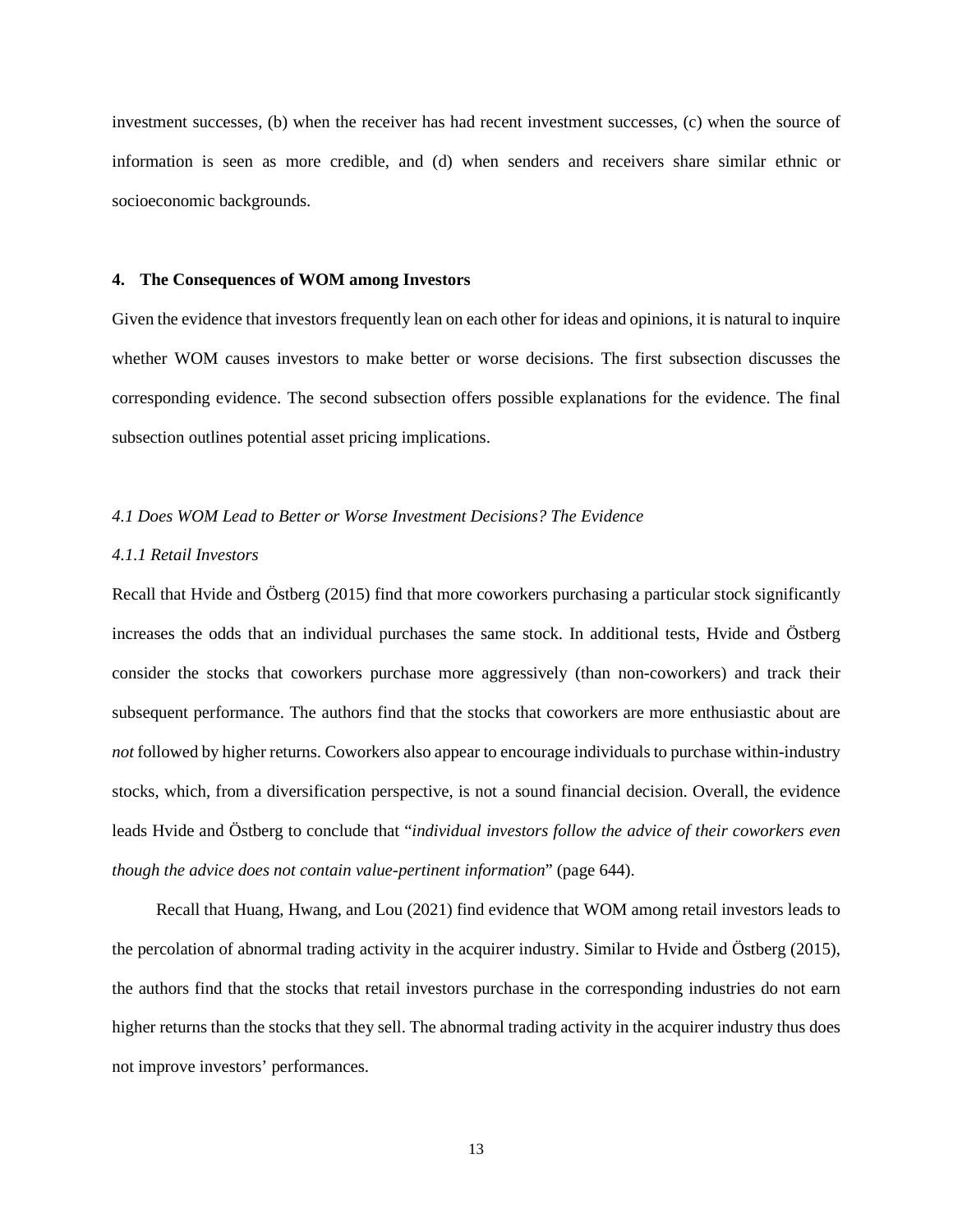Chen and Hwang (2022) obtain server-log data from Seeking Alpha, one of the largest investmentrelated websites in the US. For each article published on the website, the authors have data on the number of times a reader scrolled to the bottom of each article and the number of times an article was shared through e-mail. The authors measure an article's accuracy by whether a positive (negative) article is followed by positive (negative) abnormal returns. The authors find that while Seeking-Alpha articles are generally accurate, particularly the ones that users more frequently read to the end, the articles that users choose to share with others are not. Relatedly, stocks receiving a high number of article shares over article reads earn unusually low returns in the long run, as do stocks receiving a high number of retweets over tweets. In general, the authors observe a striking disparity between the types of articles that investors read to the end and the types of articles that they share with their peers.

All in all, the evidence suggests that pre-transaction costs, WOM does not improve or even lowers the quality of households' stock picks. Once accounting for transaction costs, WOM appears to mostly hurt retail investors' performances. This conclusion carries over to the housing market. Bailey, Cao, Kuchler, and Stroebel (2018) find that the degree to which an individual invests in the Los Angeles housing market based on her friends' house price experiences does not depend on how well her friends' house price experiences predict the house price growth in Los Angeles. Bayer, Mangum, and Roberts (2021) find that individuals who purchase homes for investment purposes (after seeing their close neighbors invest in housing or after observing flipped houses in their neighborhood) subsequently earn unusually low returns on their purchased homes and more frequently default.

On the surface, the evidence regarding retail investors' investment decisions contradicts some of the evidence regarding households' other financial decisions. Haliassos, Jansson, and Karabulut (2020) use the allocation of refugees to apartments in Sweden to examine the effects of exposure to financially literate neighbors. The authors find that refugees exposed to financially literate neighbors subsequently hold more stocks for retirement.

To provide another "positive" piece of evidence, Maturana and Nickerson (2019) compile records of US school teachers to observe which teachers at a particular school share an off-period. Teachers spend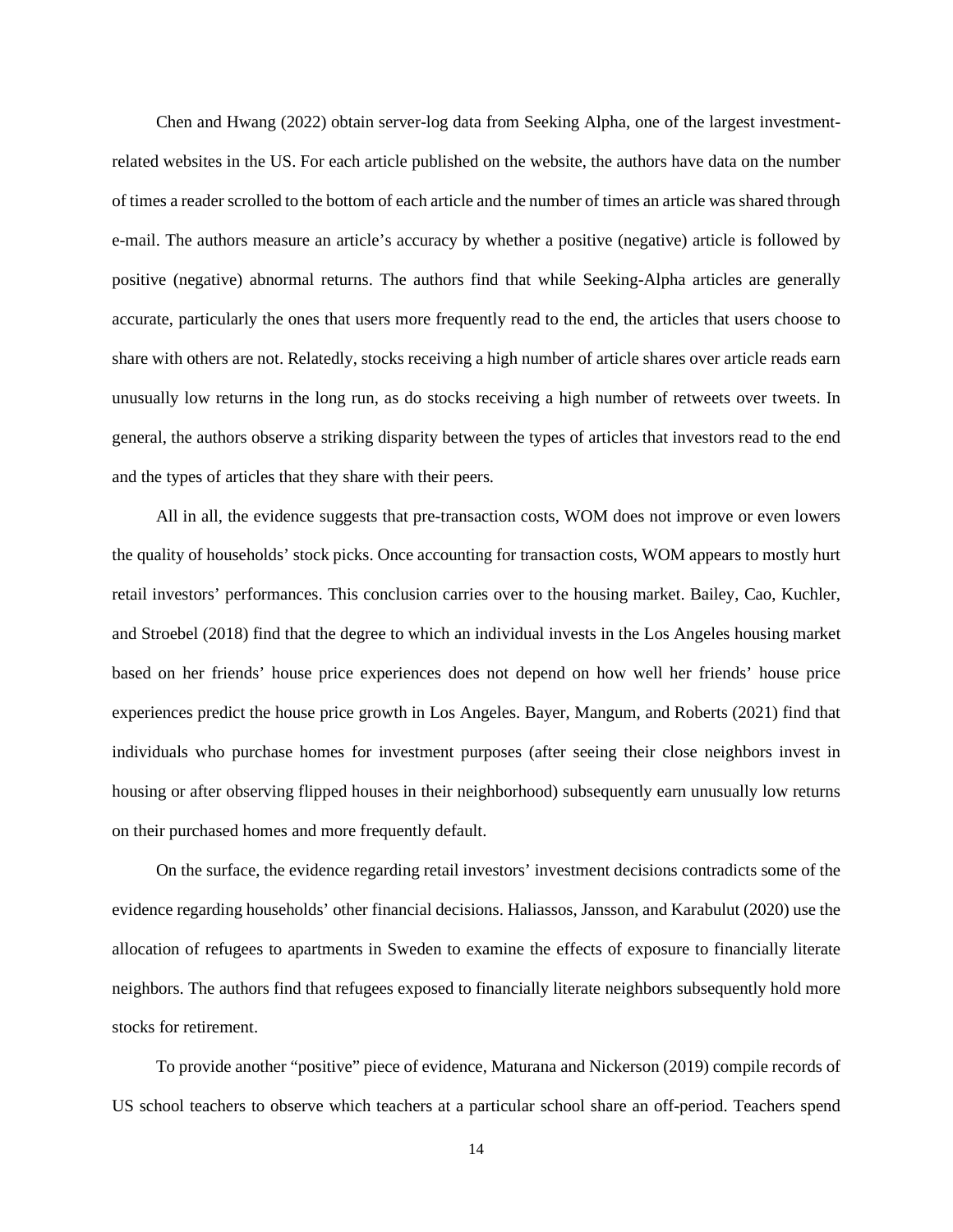their off-periods in common workrooms or lounges to rest, prepare classes, and grade. Maturana and Nickerson assume that teachers sharing an off-period are more likely to interact with one another. The authors combine teachers' off-period records with teachers' mortgage refinancing activities. The authors find that when off-period peers engage in more refinancing, "treated" teachers are substantially more likely to refinance their mortgages themselves and, as a result, realize considerable savings.

I offer a possible explanation for the seeming contradiction between WOM's negative effects on investment decisions and WOM's positive effects on other financial decisions in Subsection 4.2.

# *4.1.2 Institutional Investors*

Recall that Pool, Stoffman, and Yonker (2015) find that managers in the same neighborhood have more similar holdings and trades. In an additional test, Pool et al. compare the subsequent performance of stocks that both a fund manager and her neighbors hold with that of stocks that a fund manager holds but that her neighbors do not. If fund managers transmit unique value-relevant information through WOM, we may expect the former to outperform the latter. The authors find no such outperformance.

In another test, the authors compare the subsequent performance of stocks that both a fund manager and her neighbors recently bought (sold) with that of stocks that a fund manager bought (sold) but that her neighbors did not. That is, rather than condition on managers' holdings, the authors condition on their trades. The authors find that the difference in future performance between the recently bought and the recently sold stocks is more positive when fund managers and their neighbors trade together. While the difference is economically meaningful, it is only marginally statistically significant.

All in all, while the evidence suggests that WOM does not help retail investors make better investment decisions, WOM appears to be more beneficial to institutional investors.

# *4.2 Possible Explanations*

What could explain the evidence? I suggest that at least three concepts could play a role, "homophily," "impression management," and "emotion regulation."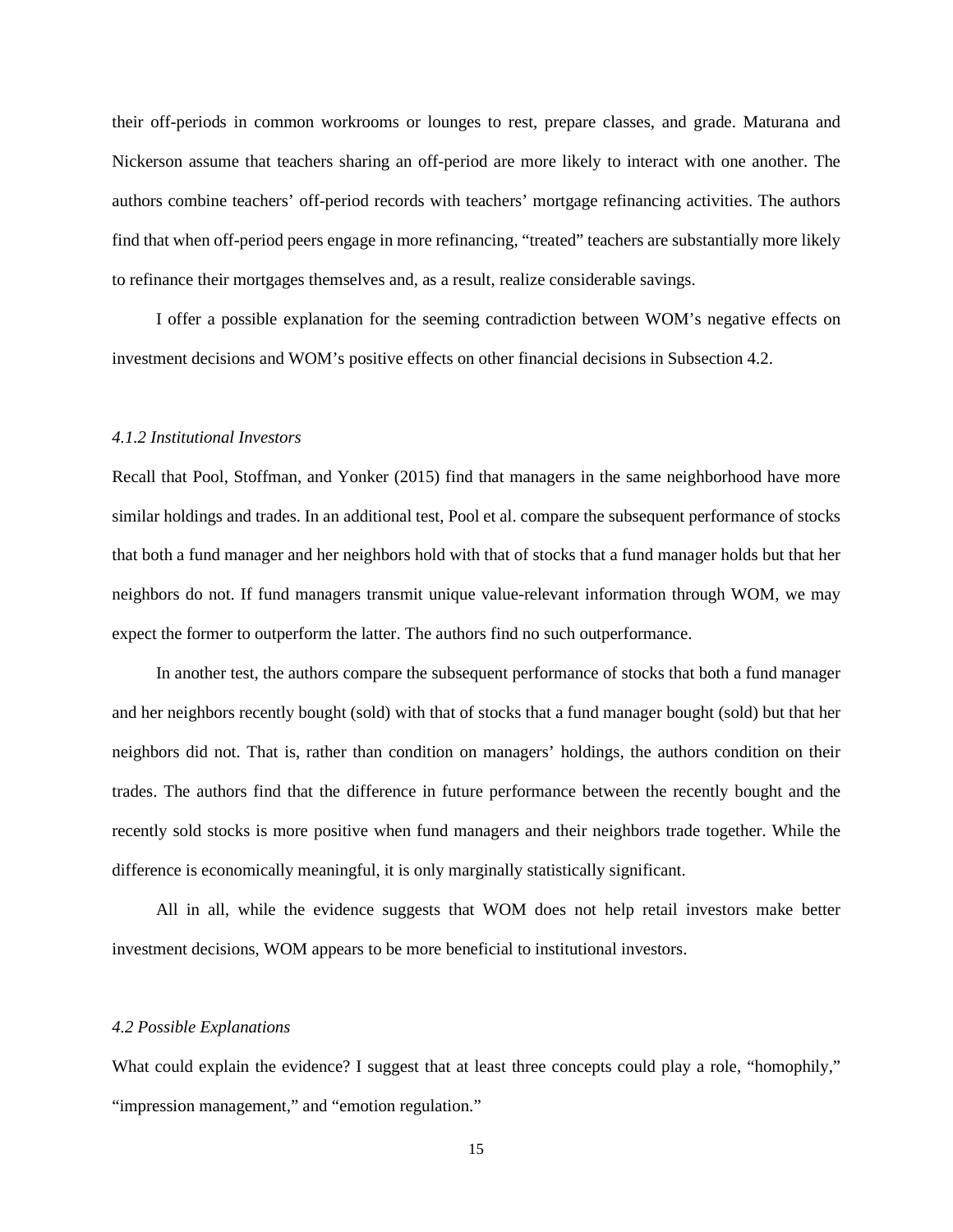#### *4.2.1 Homophily*

Investing in a stock or an alternative asset requires us to project the asset's future cash flows and compute the corresponding present value. I believe the "wisdom of the crowd effect" can provide a helpful framework to lay out the conditions under which WOM can help us (or hurt us) in this task.

The wisdom of the crowd effect was first chronicled by Galton (1907) and popularized by Surowiecki (2005). Suppose that (1) there is a diversity of opinions, (2) there is no systematic bias in the outlook, and (3) opinions are appropriately aggregated (e.g., we consider the average or median opinion rather than the most extreme opinion). Galton notes that under these conditions, we can take advantage of the fact that we all know a little something and that individual errors wash out in the aggregate. The consensus opinion thus becomes remarkably accurate even if individuals, in isolation, do not know more than others.

Jame, Johnston, Markov, and Wolfe (2016) find evidence of the wisdom of the crowd effect in financial markets. The authors study Estimize, a website that allows any interested user to provide a forecast for a company's upcoming earnings. As of February 2022, the website has more than 115,000 contributors. Jame et al. find that the consensus forecasts across Estimize users are very close to the actual reported earnings.

Applying the wisdom of the crowd principle to WOM suggests that WOM can help people be more informed (1) if they interact with a large, diverse group of people, (2) if their peers are not systematically biased in their outlook, and (3) if they consider the average or median opinion rather than the most extreme opinion or the opinion of the person closest to them.

Alas, our social networks are not constructed in this manner most of the time. The circle of peers with whom we feel comfortable discussing an issue may be small. The noise in individual opinions only washes out when we aggregate across many opinions. Suppose we solicit views from a limited number of nonexperts who, in turn, are unlikely to have discussed the issue with their peers (or are unlikely to discuss the matter with their peers going forward and report back to us). In that case, the consensus view primarily reflects noise. If investors nevertheless condition their decisions on the consensus view, WOM does not lead to better investment decisions.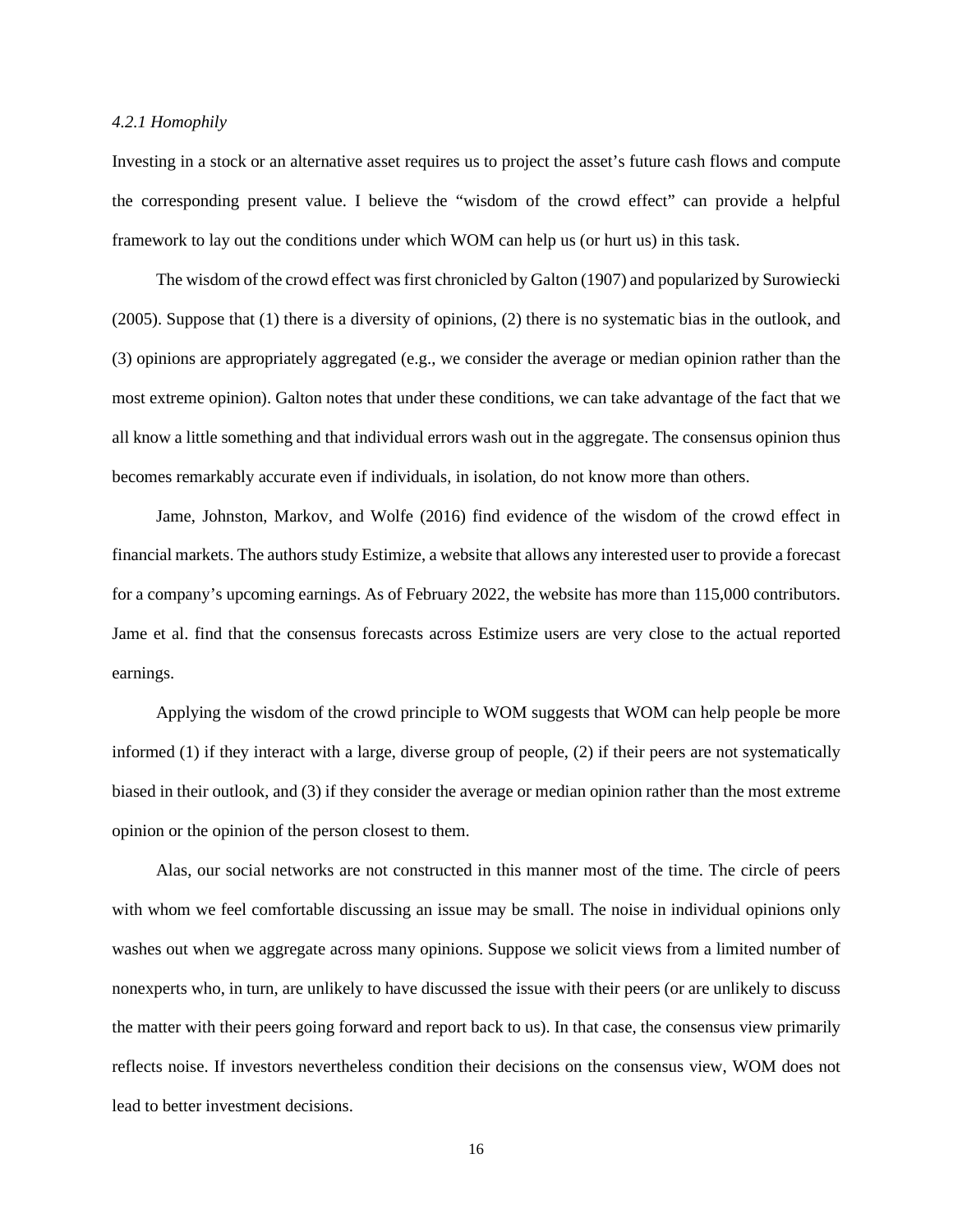One possible explanation for why Pool, Stoffman, and Yonker (2015) find some indication that WOM leads to better investment decisions among institutional investors, while other studies find no such evidence for retail investors, is that while retail investors may condition on noisy consensus views ("Do my friends think I should buy Netflix stocks?"), institutional investors likely use social interactions more as a means to uncover nuggets of perspectives that they have not considered yet. In addition, given the importance and relevance of the topic to professional investors, institutional investors likely discuss the issue with their own set of peers, which, through iterations and feedback loops, effectively increases the number of viewpoints and, hence, decreases the noise in the consensus view.

Perhaps more important than the small number problem is that people prefer interacting with people of similar backgrounds, preferences, and belief systems (Lazarsfeld and Merton, 1954; McPherson, Smith-Lovin, and Cook, 2001). In the literature, this principle is known as homophily. Homophily in social networks lowers the diversity of opinions. Homophily also introduces a systematic bias in the outlook. Finally, even if there are differing viewpoints, homophily can cause people to not properly aggregate viewpoints and overweigh the views of the people closest to them.

To provide an example, US survey evidence suggests that peoples' economic outlook is strongly determined by their political affiliation and which political party currently holds the presidency: if their favored party holds the presidency, their economic outlook is optimistic; if their non-favored party holds the presidency, their economic outlook is pessimistic (Survey of Consumers - University of Michigan, 2021). Homophily implies that Democrats prefer interacting with Democratic-leaning people while Republicans prefer interacting with Republican-leaning people. When the Democratic Party holds the US presidency, Democrats thus mostly hear about the upsides of the economy, whereas Republicans mostly hear about the downsides. These one-sided, skewed "discussions" in "echo chambers" can cause people to form biased expectations about future cash flows and make suboptimal investment decisions as a result. [6](#page-17-0)

<span id="page-17-0"></span><sup>6</sup> Echo chambers can be broadly defined as "*environments in which the opinion, political leaning, or belief of users about a topic gets reinforced due to repeated interactions with peers or sources having similar tendencies and attitudes*" (Cinelli et al., 2021).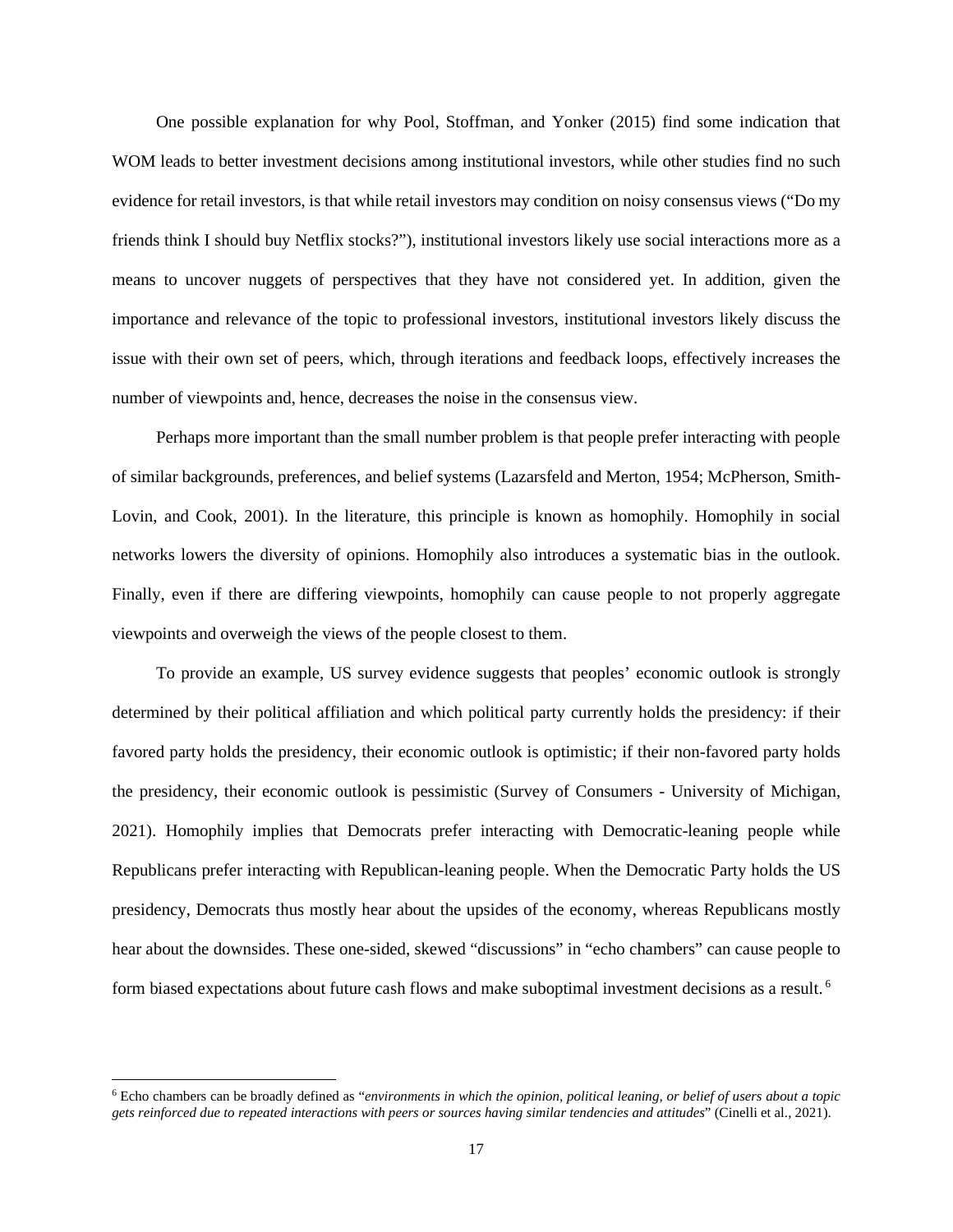Homophily also implies that investors prefer interacting with investors who hold a similar view about the stock market. For instance, an investor who is bullish on Tesla may like interacting with peers who are also bullish on Tesla. Cookson, Engelberg, and Mullins (2022) find evidence for this possibility. The authors compile data from Stocktwits, a social media platform on which investors post messages and express their sentiments regarding publicly traded companies. Stocktwits user *i* can choose to follow Stocktwits user *j*. The messages that user *j* subsequently posts then appear on user *i*'s newsfeed. The authors classify a user as "bullish" about a stock if more than 90% of the user's messages regarding the stock are toggled as "bullish." The authors find that bullishness is highly persistent at the user-stock level. Moreover, a bullish user is significantly more likely to follow another user who is also bullish on the corresponding stock. As a result, the user's newsfeed becomes populated with mostly bullish messages, resulting again in a very one-sided, skewed "discussion."

Homophily has the most prominent effects when the topic is nuanced and subject to interpretation. Homophily has smaller effects on disseminating hard information, such as the possibility of refinancing one's mortgage (Jackson, Robers, and Zenou, 2017). This key difference may explain why WOM appears valuable in certain situations (e.g., Maturana and Nickerson, 2019) and less helpful in picking stocks or houses.

Examining in what other ways homophily affects investors' beliefs and decision-making should be an interesting avenue for future research.

#### *4.2.2 Impression Management*

Impression management is another concept that could explain why WOM does not appear to help retail investors. An extensive literature in social psychology notes that we regularly use our conversations to enhance our social standing and create impressions of likeability and competence (e.g., Goffman, 1978; Baumeister, 1982; Lakin and Chartrand, 2003; Berger and Milkman, 2012; Berger, 2014; Gilovich, Keltner, Chen, and Nisbett, 2019; Baek, Scholz, and Falk, 2020).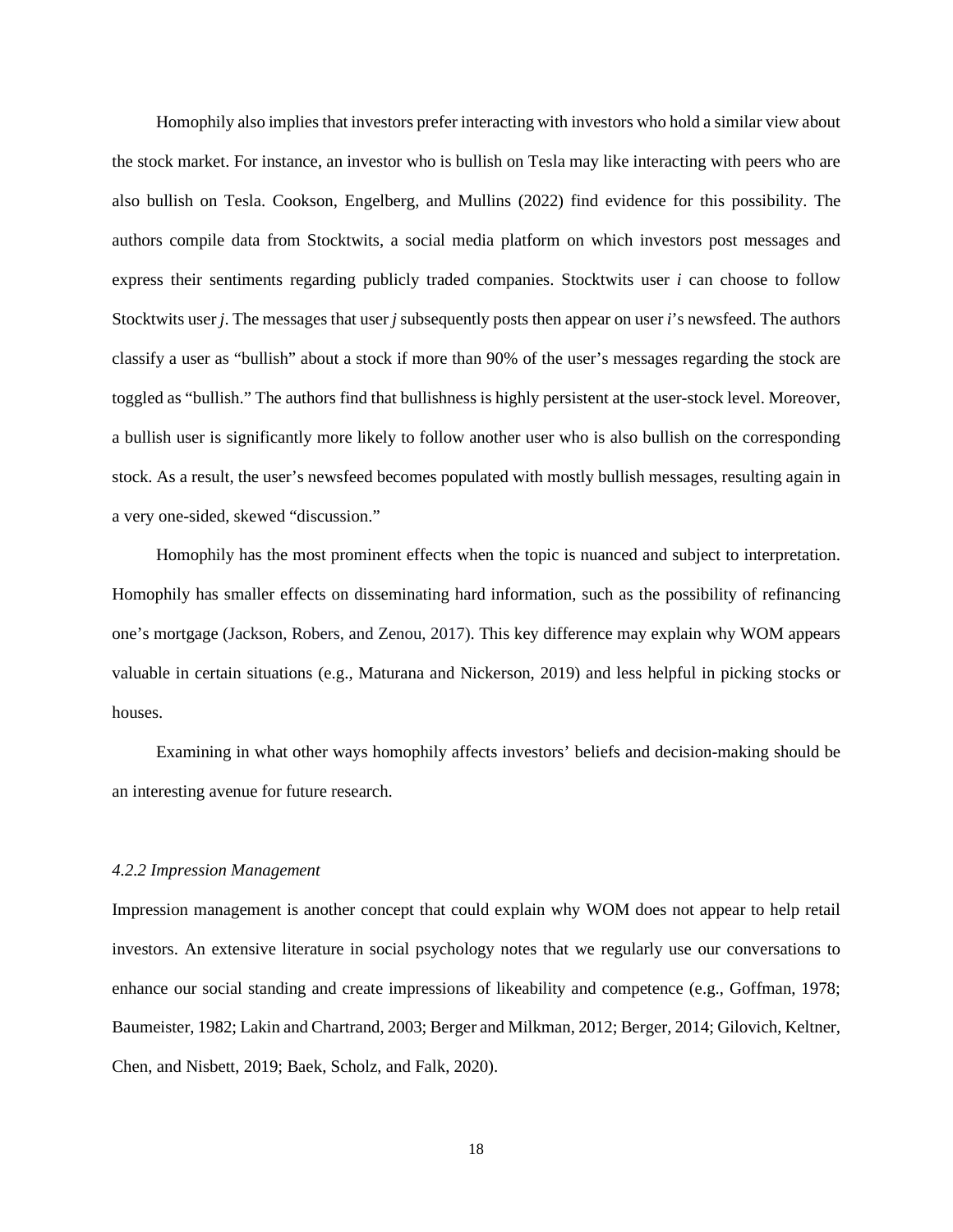The origins of impression management can be traced to our evolution:<sup>[7](#page-19-0)</sup> Over time, nature favored and prodded the human species into improving our ability to harmonize with others and live within large groups (Dunbar and Shultz, 2007). Our ability to cooperate and live within large groups paid off handsomely, at least to the human species, as these skills dramatically improved our capacity to extract foods, avoid predators and care for our young (Dunbar, 1993; Hill and Dunbar, 1998).

One unfortunate byproduct of living within large groups is increased competition for resources and mating partners. Our well-being thus becomes strongly tied to how others perceive us. Research in neuroscience shows that our brain is wired accordingly. For instance, Eisenberger, Lieberman, and Williams (2003) find that physical pain and social pain induced by social exclusion activate the same brain regions. Our brain thus appears to treat threats to our social well-being in the same manner as threats to our physical well-being. DeWall et al. (2010) find that medication that helps treat physical pain (Tylenol) also helps alleviate social pain.

What are the consequences of impression management for investors' conversations? The above alluded literature shows that impression-management considerations can cause people to share select, nonrepresentative information or experiences. For instance, impression-management considerations can lead people to share only their positive, successful experiences.

Impression-management considerations can also alter *how* we talk about things. Humans have developed a large arsenal of strategies ranging from simple exaggeration, which we believe allows us to appear fun and interesting, to more subtle techniques such as "humblebragging," which we think allows us to project competence without appearing self-aggrandizing ("*I'm so busy with review requests these days. The JF just sent me another one… I think one of the authors is Thaler*."). When Marsh and Tversky (2004) ask participants to share stories from their lives, they find that 61% of the stories are distorted, containing exaggerations, omissions, minimizations, and additions.

<span id="page-19-0"></span> $^7$  My discussion of this theory is necessarily brief. For a deeper understanding of the arguments and the corresponding evidence, I refer the reader to Lieberman (2013).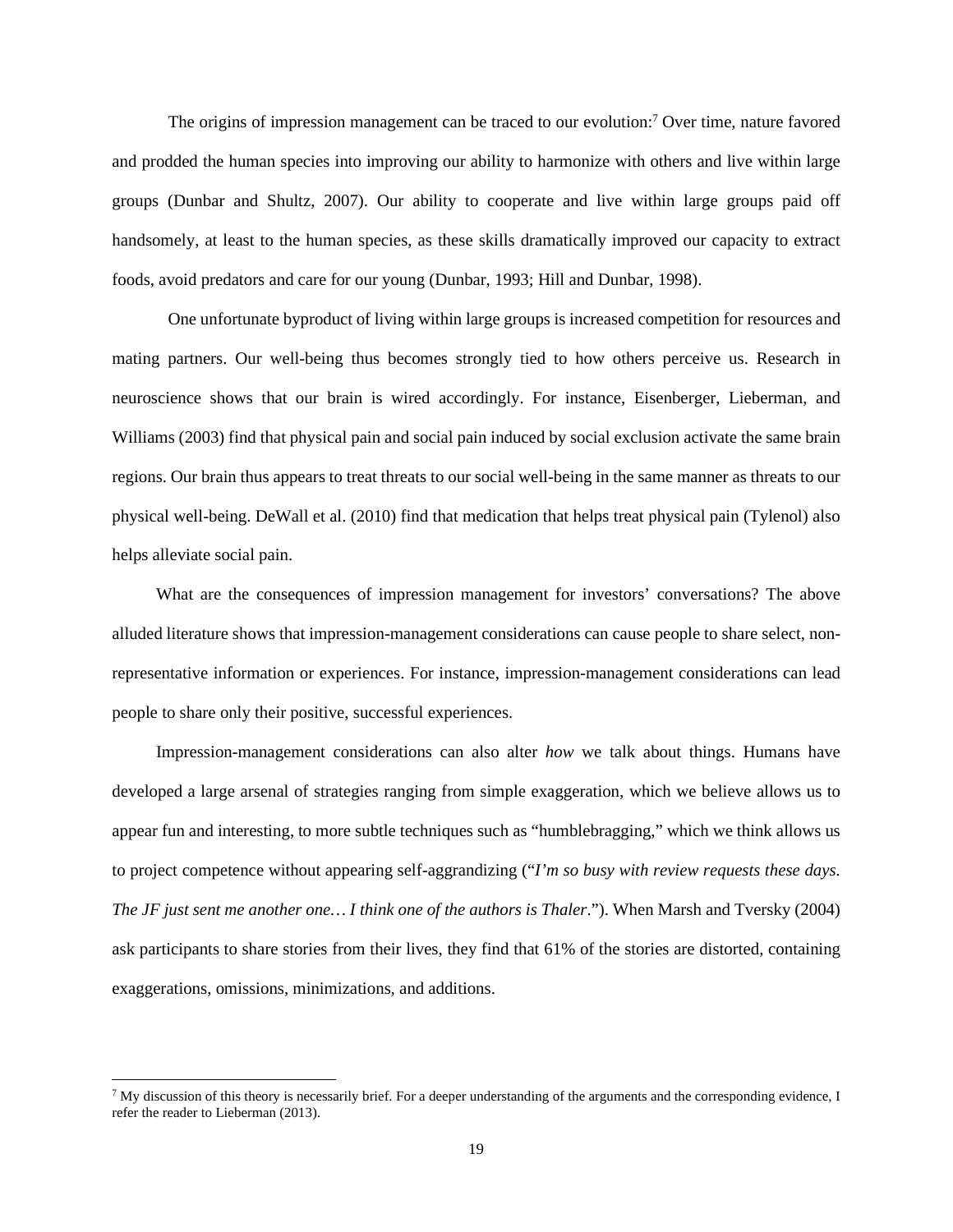Even though impression-management considerations are wired into our brains, evidence suggests that receivers are unable to fully account for these considerations (Enke, 2020). The transmission of nonrepresentative, distorted signals coupled with our inability to fully account for these biased transmissions lead to misconstrued realities and poor decision-making.

To illustrate how impression management can cause WOM to negatively affect investors, suppose that investors in actively-managed mutual funds discuss their investment only after experiencing unusually positive returns. Receivers, therefore, only hear the investment successes and not the investment failures. Han, Hirshleifer, and Walden (2022) note that such one-sided conversations can give receivers the (wrong) impression that actively-managed mutual funds generally outperform their benchmark and cause receivers to flock to active investment strategies.

To provide another example, the suitability of a content for impression management and its valuerelevance are often uncorrelated or even negatively correlated with one another. Impression management can therefore lead to the propagation of noise. For instance, Chen and Hwang (2022) find that Seeking-Alpha users prefer sharing stock opinion articles that are technical and quantitative, presumably in an attempt to appear intelligent and sophisticated. Unfortunately, Chen and Hwang find that quantitative articles are also *less* accurate than their qualitative counterparts, as Seeking-Alpha authors' comparative advantage lies in the evaluation of the softer aspects of a firm. In an attempt to appear intelligent and sophisticated, Seeking-Alpha users thus inadvertently end up sharing the less accurate stock opinion articles.

The above are just a couple of examples of how impression-management considerations can cause WOM to lead investors astray even when there is no conscious attempt to mislead them. I anticipate future research to uncover many more.

# *4.2.3 Emotion Regulation*

Another important reason people engage in social interactions is to make themselves feel better. People share negative experiences that they believe were not their fault to vent and seek comfort. When feeling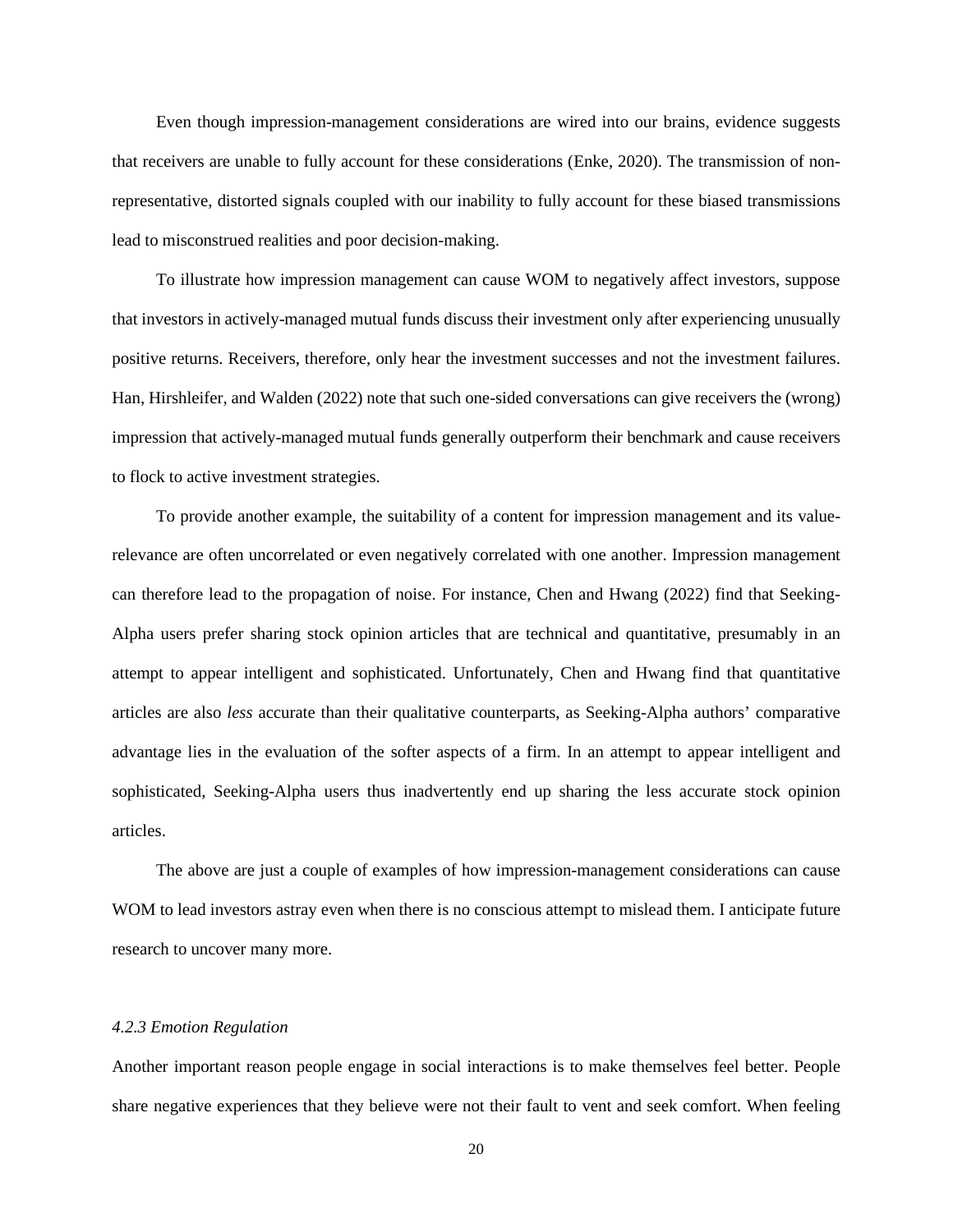uncertain about a decision they have made, people seek out conversations to (hopefully) confirm that they have made the right decision. People also engage in conversations to relive past positive emotional experiences (Berger, 2014).

 Investors' desire to confirm that they have made the right investment decision can cause them to seek out echo chambers. As discussed in Subsection 4.2.1, echo chambers can lead to distorted beliefs and suboptimal decision-making.

Relatedly, investors' desire to relive positive emotional experiences can cause them to only share their investment successes and not their investment failures. As discussed in Subsection 4.2.2, such select, non-representative transmission can cause WOM to create distorted perceptions and poor investment decisions.

As with homophily and impression management, the above are just a couple of examples of how emotion regulation can lead investors astray. I anticipate future research to uncover many more.

#### *4.3 Potential Asset Pricing Implications*

If homophily, impression management, and emotion regulation can cause WOM to negatively impact investors, it is conceivable that these concepts also generate mispricing in the stock market. Empirical research assessing this possibility is only getting started.

# *4.3.1 Echo Chambers*

Suppose that homophily and emotion regulation induce investors to enter echo chambers. Suppose further that there are short-sale constraints. Both assumptions are reasonable and supported by evidence (Diether, Malloy, and Scherbina, 2002; Nagel, 2005; Cookson, Engelberg, and Mullins, 2022). If positive echo chambers are strong enough, increasing "self-radicalization" in echo chambers can lead to continuously building overpricing and unusually low returns in the long run. Note that such overpricing can emerge even if the positive echo chambers are met with equally prominent negative echo chambers. The reason is that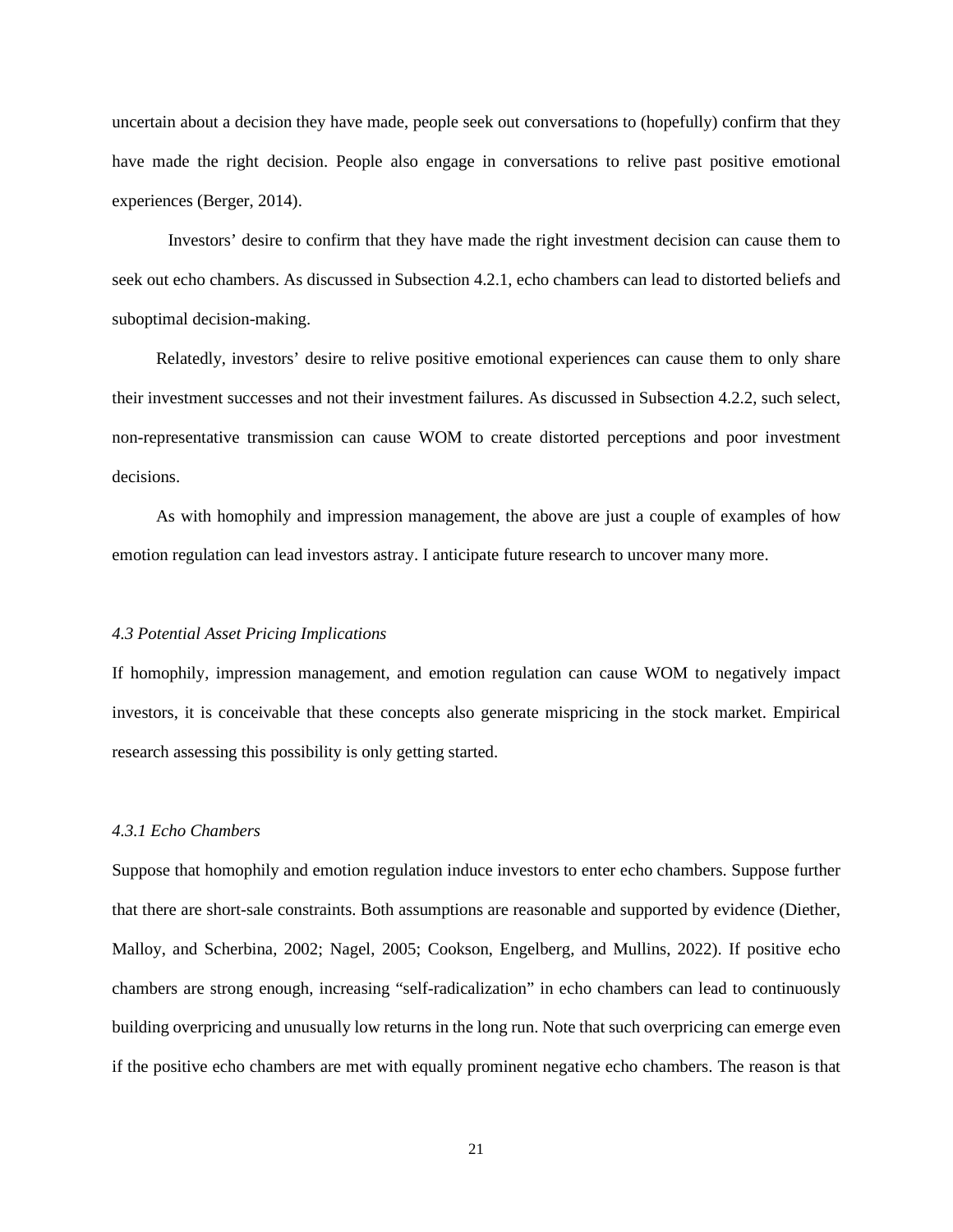in the presence of short-sale constraints, only the views of the optimists become reflected in market prices (Miller, 1977).

Cookson, Engelberg, and Mullins (2022) find evidence consistent with the above possibility. The authors show that when a user declares herself as bullish about stock *s* within a positive echo chamber on Stocktwits, stock *s* earns unusually low returns over the ensuing weeks.

Further examining whether echo chambers exist in financial markets and whether they can be strong enough to determine asset prices appears to be an interesting avenue for future research.

#### *4.3.2 Self-Enhancing Transmission Biases*

Impression management and emotion regulation cause investors to transmit non-representative or distorted signals in their conversations. The theory paper of Han, Hirshleifer, and Walden (2022) provides the conceptual backbone for how these "self-enhancing transmission biases" can affect asset prices.

Suppose that investors exhibit a systematic preference for discussing stocks with specific features because of common impression-management- or emotion-regulation considerations. I will specify some possible features in the ensuing paragraphs. Further, suppose that investors tend to purchase stocks that enter their radar (Barber and Odean, 2008) and that there are short-sale constraints. Under these conditions, people will flock to the same types of stocks. Investors' synchronous purchase of these stocks will generate overpricing among the affected stocks and unusually low returns in the long run.

As Han, Hirshleifer, and Walden (2022) note, the above mechanism offers an alternative interpretation of some basic stock market patterns. For instance, one peculiarity of the stock market is that stocks with high return volatility earn unusually low future returns both in the US (Ang, Hodrick, Xing, and Zhang, 2006) and internationally (Ang, Hodrick, Xing, and Zhang, 2009). One possible behavioral explanation is that investors exhibit prospect theory preferences. Stocks with high volatility may have high skewness in their subsequent returns, for which prospect-theory investors are willing to pay a high price and accept a low average return (Barberis, 2018).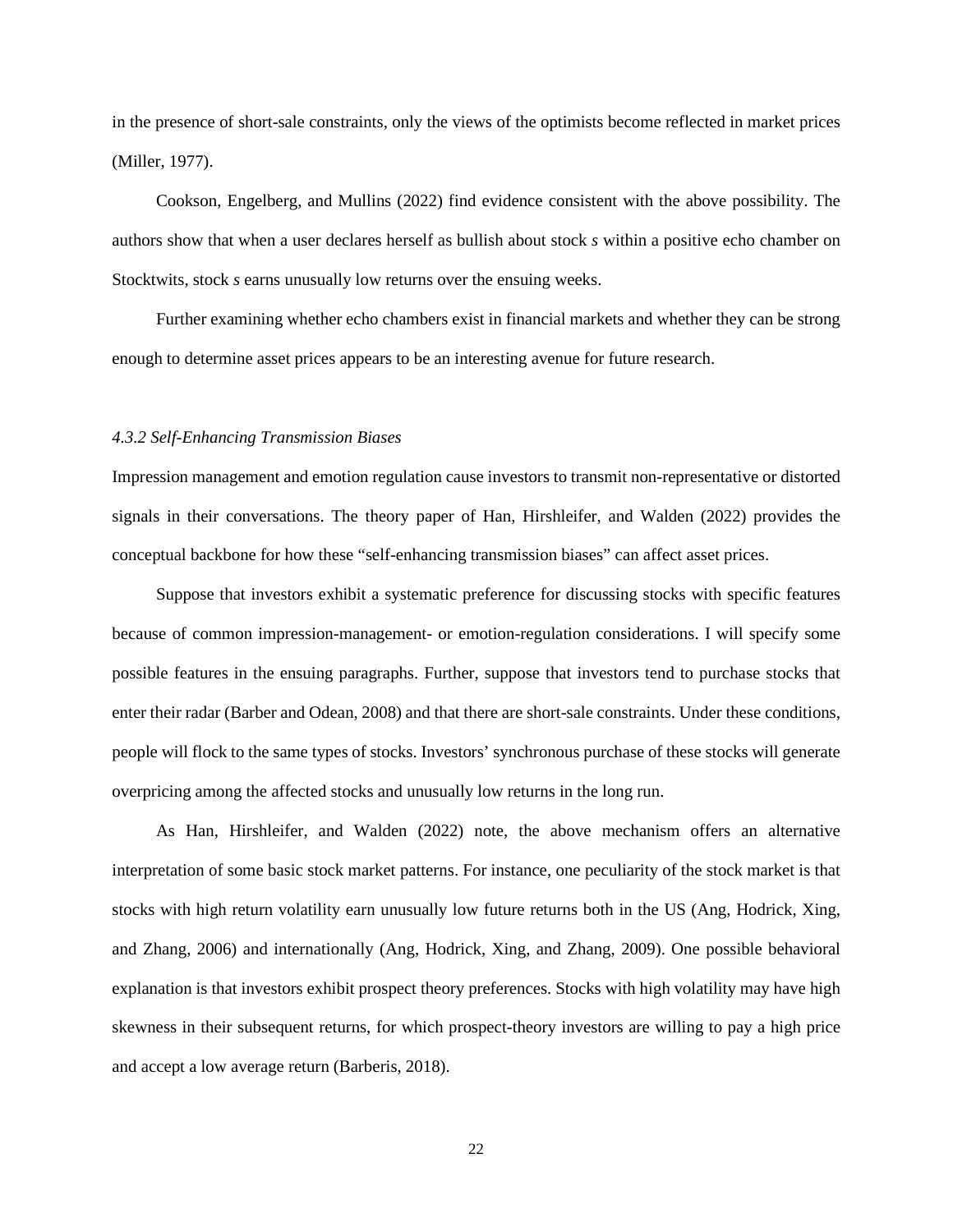An alternative social explanation is that investors prefer discussing stocks with extreme returns because they make for more interesting conversations. High-volatility stocks thus more frequently enter investors' conversations than low-volatility stocks, which, coupled with the above assumptions, can help explain why high-volatility stocks become overpriced and earn such unusually low returns in the long run.

The above line of argument can be extended to other cross-sectional determinants of average returns. Can systematic sharing preferences help explain why stocks with aggressive investment subsequently earn unusually low returns (Fama and French, 2015)? Can systematic sharing preferences help explain why growth stocks generally earn lower returns in the long run (Fama and French, 1992; 2015)?

Testing whether social interactions can explain these basic facts about the stock market is the natural next step for social asset pricing. These empirical assessments should yield insight into how seriously we should consider social interactions in our asset-pricing models going forward.

#### **5. How Could Social Technologies Alter the Effects of WOM among Investors?**

Before concluding, I discuss how the advent of modern communication technologies is changing WOM among investors and what the implications are for future research in social asset pricing.

An increasing portion of our social interactions occurs virtually. In principle, the effects could be positive or negative. Recall that WOM can help people be more informed (1) if they interact with a large, diverse group of people, (2) if their peers are not systematically biased in their outlook, and (3) if they consider the average or median opinion rather than the most extreme opinion or the opinion of the person closest to them.

Thanks to the creation of virtual platforms, such as Stocktwits and SA, investment-related conversations are no longer constrained to real-world acquaintances. They can involve many more people who are likely more interested in and possibly more informed about financial markets than our real-world social circle. By facilitating access to a much larger number of possibly more informed opinions, virtual platforms offer a possible solution to the small number problem.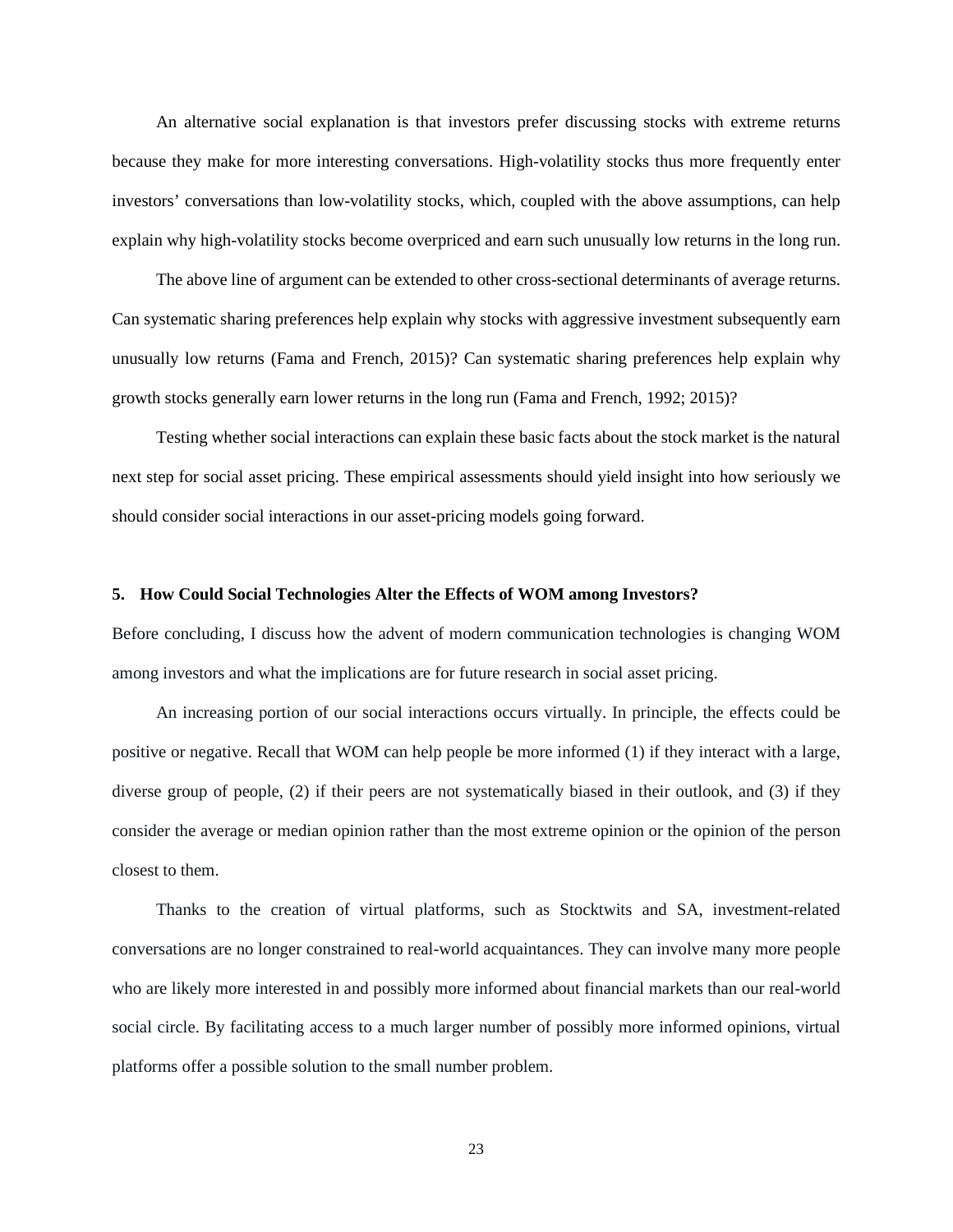In addition, some platforms, such as Stocktwits and SA, allow users to observe all recent opinions regarding a stock, irrespective of whether the sentiment is bullish, bearish, or unspecified. These platforms also prominently display the consensus sentiment for each stock. In principle, virtual platforms thus facilitate the proper aggregation across many diverse opinions and could therefore trigger more informed investment decisions.

Finally, suppose that investors are indifferent toward how anonymous users perceive them. In that case, virtual platforms also solve the impression-management problem.

The following observations represent possible counterarguments: On most virtual platforms, users can choose to follow other users. The followed users' opinions then appear on the following user's newsfeed. Since people prefer hearing an opinion that confirms their prior (e.g., Nickerson, 1998), people generally follow users who hold a similar view. Users' newsfeeds can thus become severely biased (e.g., Garrett, 2009; Cookson, Engelberg, and Mullins, 2022). In fact, Bakshy, Messing, and Adamic (2015) suggest that on certain platforms, such as Twitter (which bears a resemblance to Stocktwits), users become significantly *less* exposed to *opposing* viewpoints than in real-world interactions.[8](#page-24-0)

Another concern is that social media networks are less egalitarian than real-world social networks in the sense that social media networks often have an "influencer" at the center of the network who is connected to many people. We know from social network analysis that in a centralized network, even a small bias in an influencer's viewpoint can become amplified and severely bias the views of the overall network (Centola, 2021). Centralized networks also facilitate coordinated "attacks" on certain stocks, such as GameStop, for either strategic or ideological reasons.

Finally, research suggests that users do care about how others perceive them in the virtual world (Cunningham, 2013). In fact, recent evidence from psychology suggests that impression-management considerations are more pronounced when interacting with weak ties than with strong, close ties (Dubois,

<span id="page-24-0"></span><sup>&</sup>lt;sup>8</sup> On the other hand, Flaxman, Goel, and Rao (2016) suggest that people who use social media are more exposed to opposing viewpoints than people who do not use social media.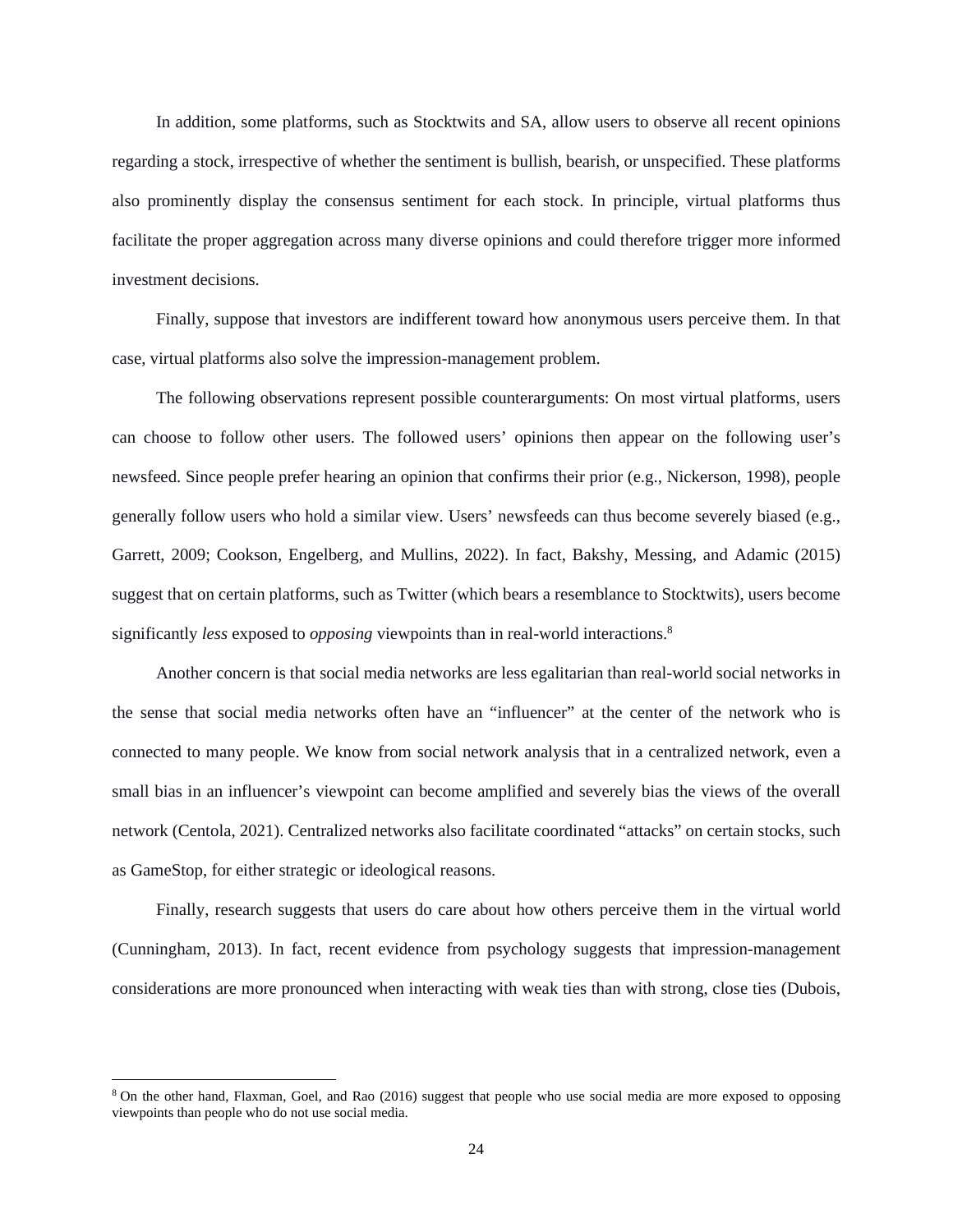Bonezzi, and De Angelis, 2016). We thus have reason to believe that virtual platforms exacerbate biased information transmission due to impression-management considerations.

All in all, it appears crucial that future research examines whether the recent changes in how investors interact with one another have improved or worsened the quality of investors' conversations and investors' decision-making.

It also appears crucial that in examining the effects of WOM on asset prices, future research considers our increasing reliance on virtual platforms. Any such research should consider that not all platforms are the same. For instance, Cinelli et al. (2021) note that the algorithms determining how feeds are displayed to users and the degree to which users can customize the algorithm vary significantly across platforms. Cinelli et al. find evidence that these differences help explain variation in the prevalence and strength of echo chambers across platforms.

### **6. Conclusion**

In this article, I surveyed empirical work in social asset pricing. Social asset pricing tries to understand (1) whether investors obtain much of their investment ideas through WOM and, if so, in what manner, (2) what the consequences of WOM are on the quality of their investment decisions, and (3) what the effects are on asset prices and market efficiency.

Most empirical research in social asset pricing has been on question (1). Of the three questions, the first is perhaps the least controversial. To some, it may also be the least interesting. This is not a criticism of the literature. It is reasonable to begin with question (1) as questions (2) and (3) become relevant only if the answer to the first question is a "*yes*." Also, there is value in systematically documenting and, more importantly, quantifying and qualifying the relevance of WOM among investors.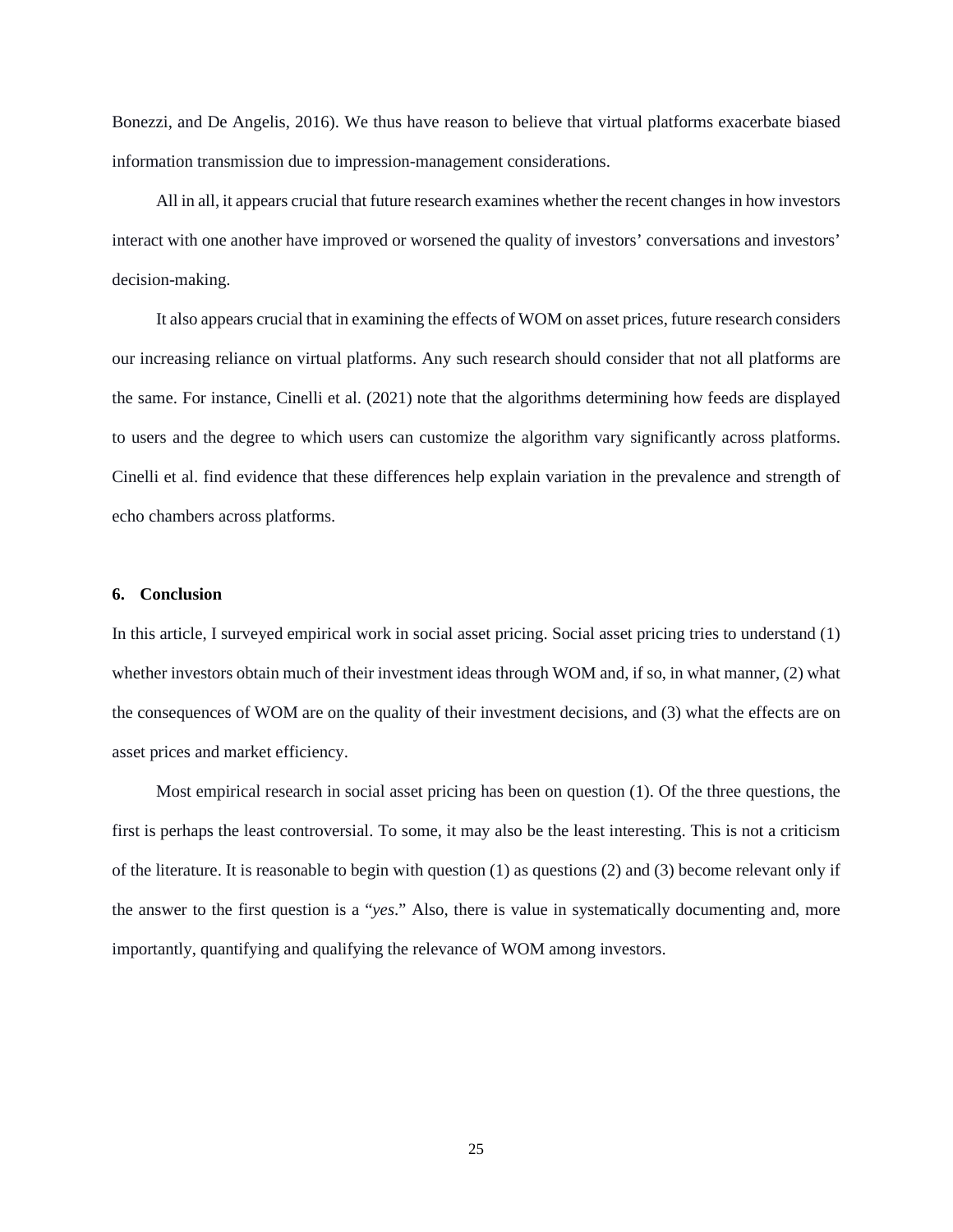Still, I speculate that most future research will turn to question  $(2)$  and to question  $(3)$  in particular.<sup>[9](#page-26-0)</sup> I outlined possible directions in Sections 4 and 5. Here, I offer one final tentative suggestion:

Section 4 notes that social asset pricing can offer an alternative to current behavioral explanations of empirical phenomena, such as why high-volatility stocks earn unusually low future returns. Future research should gauge this possibility. At the same time, I believe it is important to realize that behavioral finance and social asset pricing need not be in competition and can complement each other.

Barberis (2018) concludes his review of behavioral finance with some open questions: "*While extrapolative beliefs and gain-loss utility are both helpful for understanding the data, they both also raise fundamental questions that have not been fully answered: Why do people extrapolate, and how do they extrapolate? […] And if, when making investment decisions, people think about the gains and losses that could result, how do they define these potential gains and losses*" (page 79).

Regarding why people extrapolate, the non-randomness in how people enter echo chambers, coupled with the increasing self-radicalization in echo chambers, offer one natural explanation. Regarding how people define potential gains and losses, it appears plausible that they consider the gains and losses reported by their peers. Transmission biases in how peers report gains and losses can lead to distorted definitions. Accounting for these distortions could enhance prospect theory's ability to explain investor behavior and asset prices. Examining these and related possibilities should be an interesting and promising avenue for both behavioral finance and social asset pricing.

Social asset pricing is part of a much larger "social finance" literature. Social finance is a term coined by Hirshleifer (2015) and describes research "*which studies the structure of social interactions, how financial ideas spread and evolve, and how social processes affect financial outcomes*" (page 133). Readers interested in social finance should consider David Hirshleifer's AFA Presidential Address on social finance (2020), Robert Shiller's AEA Presidential Address on narrative economics (2017), Kuchler and Stroebel's

<span id="page-26-0"></span><sup>&</sup>lt;sup>9</sup> One caveat to this statement is that I think it would be helpful to have more evidence on the prevalence of WOM among institutional investors. This research could be archival, for instance, utilizing HBS section assignments. This research could also update the survey evidence in Shiller and Pound (1989).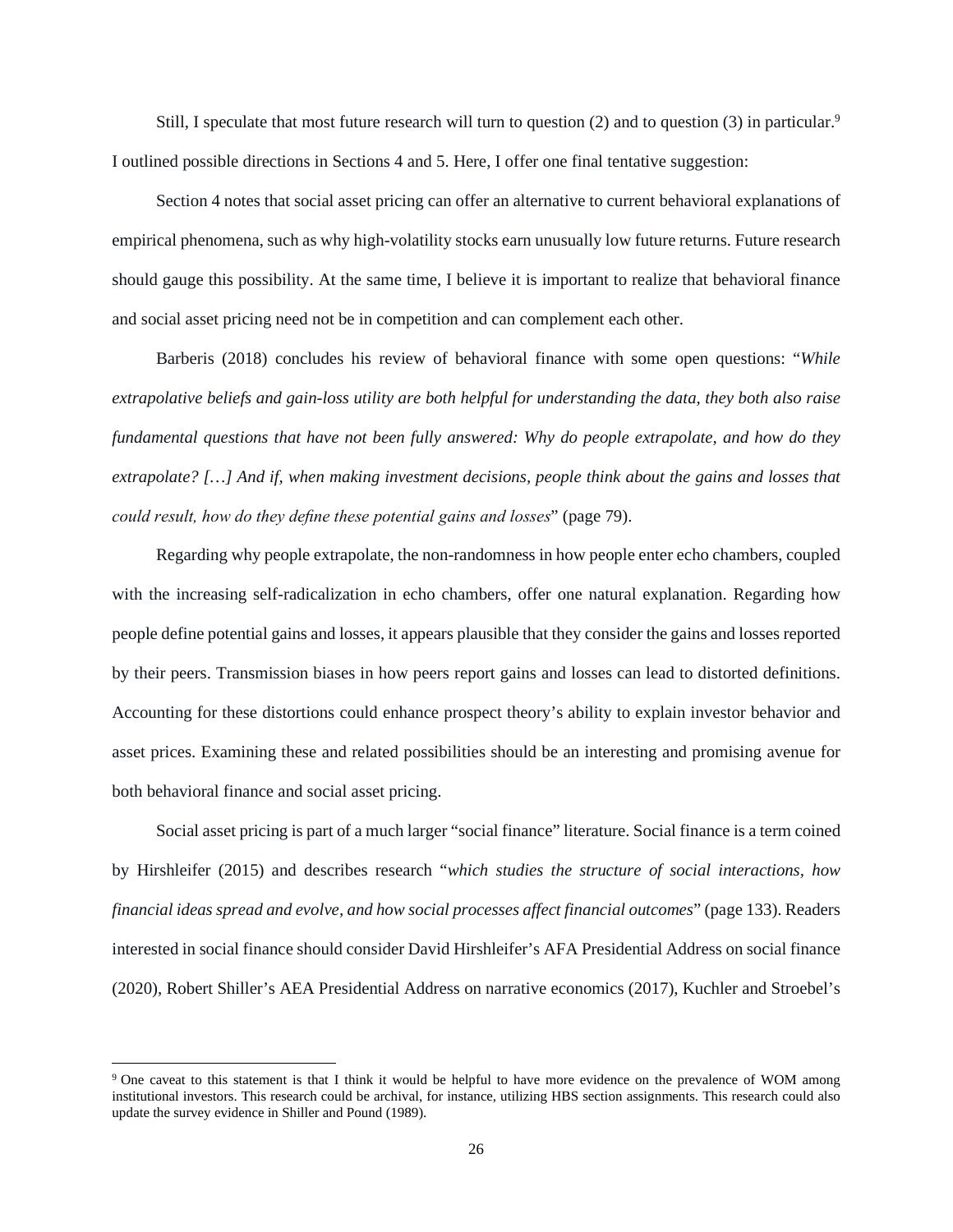review of social finance (2021), and Jackson, Robers, and Zenou's (2017) review of social network analysis in economics.

 Social finance is a rapidly growing field. To help interested researchers navigate the literature, Hailiang Chen and I have created a website that serves as a repository of research in social finance: [http://socialfinance.site](http://socialfinance.site/). We invite everyone to visit and contribute to this website. More broadly, we invite everyone to push forward on the social-asset-pricing- and the social-finance research agendas.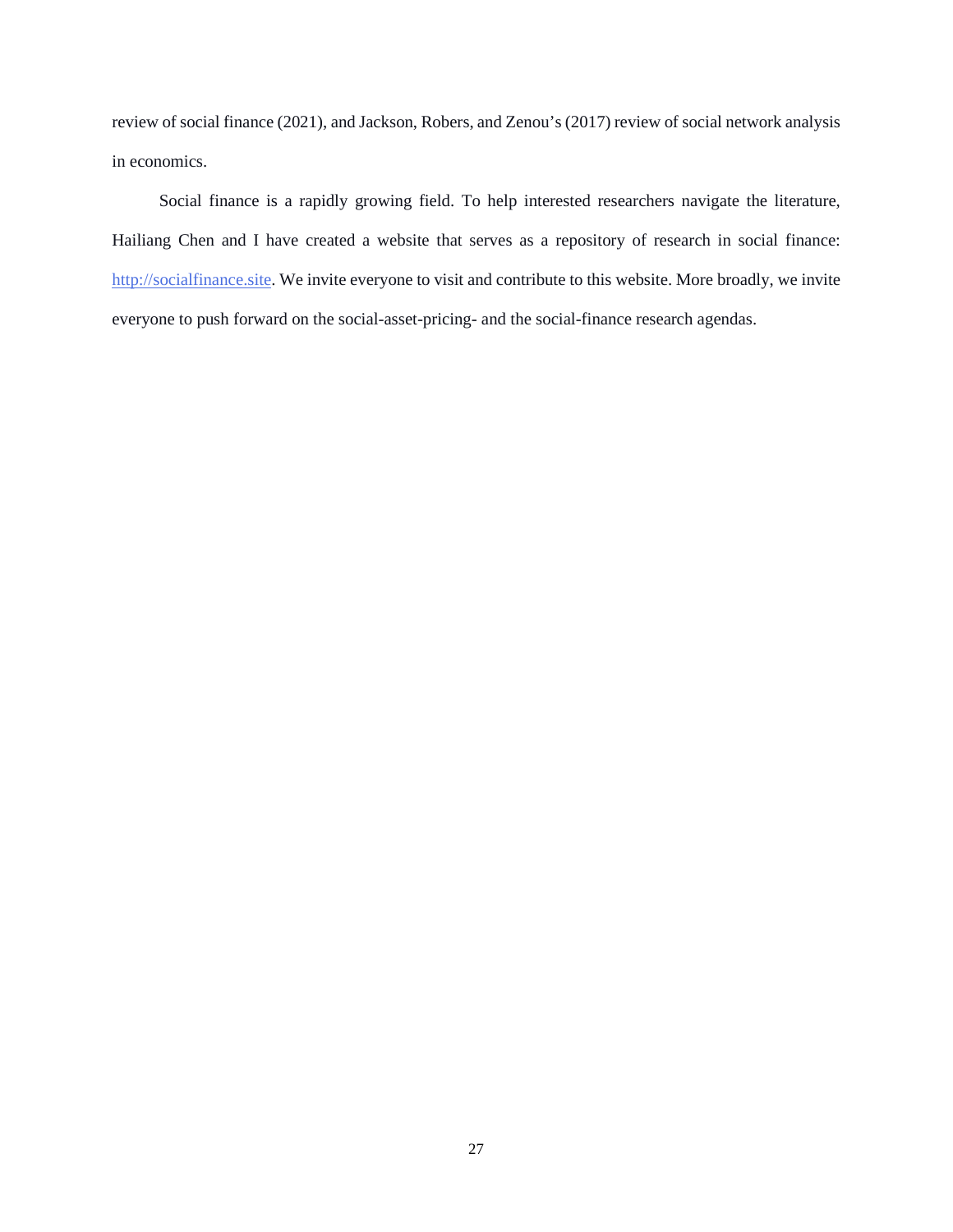#### **References**

Anderson, M., Magruder, J., 2012. Learning from the crowd: regression discontinuity estimates of the effects of an online review database. Economic Journal 122, 957-989.

Ang, A., Hodrick, R. J., Xing, Y., Zhang, X., 2006. The cross-section of volatility and expected returns. Journal of Finance 61, 259-299.

Ang, A., Hodrick, R. J., Xing, Y., Zhang, X., 2009. High idiosyncratic volatility and low returns: international and further US evidence. Journal of Financial Economics 91, 1-23.

Baek, E. C., Scholz, C., Falk, E. B., 2020. The neuroscience of persuasion and information propagation. In: K. Floyd, R. Weber (Eds.), The Handbook of Communication Science and Biology. Routledge, New York, pp. 122-133.

Bailey, M., Cao, R., Kuchler, T., Stroebel, J., 2018. The economic effects of social networks: evidence from the housing market. Journal of Political Economy 126, 2224-2276.

Bakshy, E., Messing, S., Adamic, L. A., 2015. Exposure to ideologically diverse news and opinion on Facebook. Science 348, 1130-1132.

Banerjee, A., Chandrasekhar, A. G., Duflo, E., Jackson, M. O., 2019. Using gossips to spread information: theory and evidence from two randomized controlled trials. Review of Economic Studies 86, 2453-2490.

Barber, B. M., Odean, T., 2008. All that glitters: the effect of attention and news on the buying behavior of individual and institutional investors. Review of Financial Studies 21, 785-818.

Barberis, N., 2018. Psychology-based models of asset prices and trading volume. In: The Handbook of Behavioral Economics: Applications and Foundations. North-Holland, Amsterdam, pp. 79-175.

Baumeister, R. F., 1982. A self-presentational view of social phenomena. Psychological Bulletin 91, 3-26.

Bayer, P., Mangum, K., Roberts, J. W., 2021. Speculative fever: investor contagion in the housing bubble. American Economic Review 111, 609-51.

Berger, J., 2014. Word of mouth and interpersonal communication: a review and directions for future research. Journal of Consumer Psychology 24, 586-607.

Berger, J., Milkman, K. L., 2012. What makes online content viral? Journal of Marketing Research 49, 192- 205.

Brown, J. R., Ivković, Z., Smith, P. A., Weisbenner, S., 2008. Neighbors matter: causal community effects and stock market participation. Journal of Finance 63, 1509-1531.

Centola, D., 2021. Change: the power in the periphery to make big things happen. Blackstone Publishing, Ashland.

Chen, H., Hwang, B. H., 2022. Listening in on investors' thoughts and conversations. Journal of Financial Economics, forthcoming.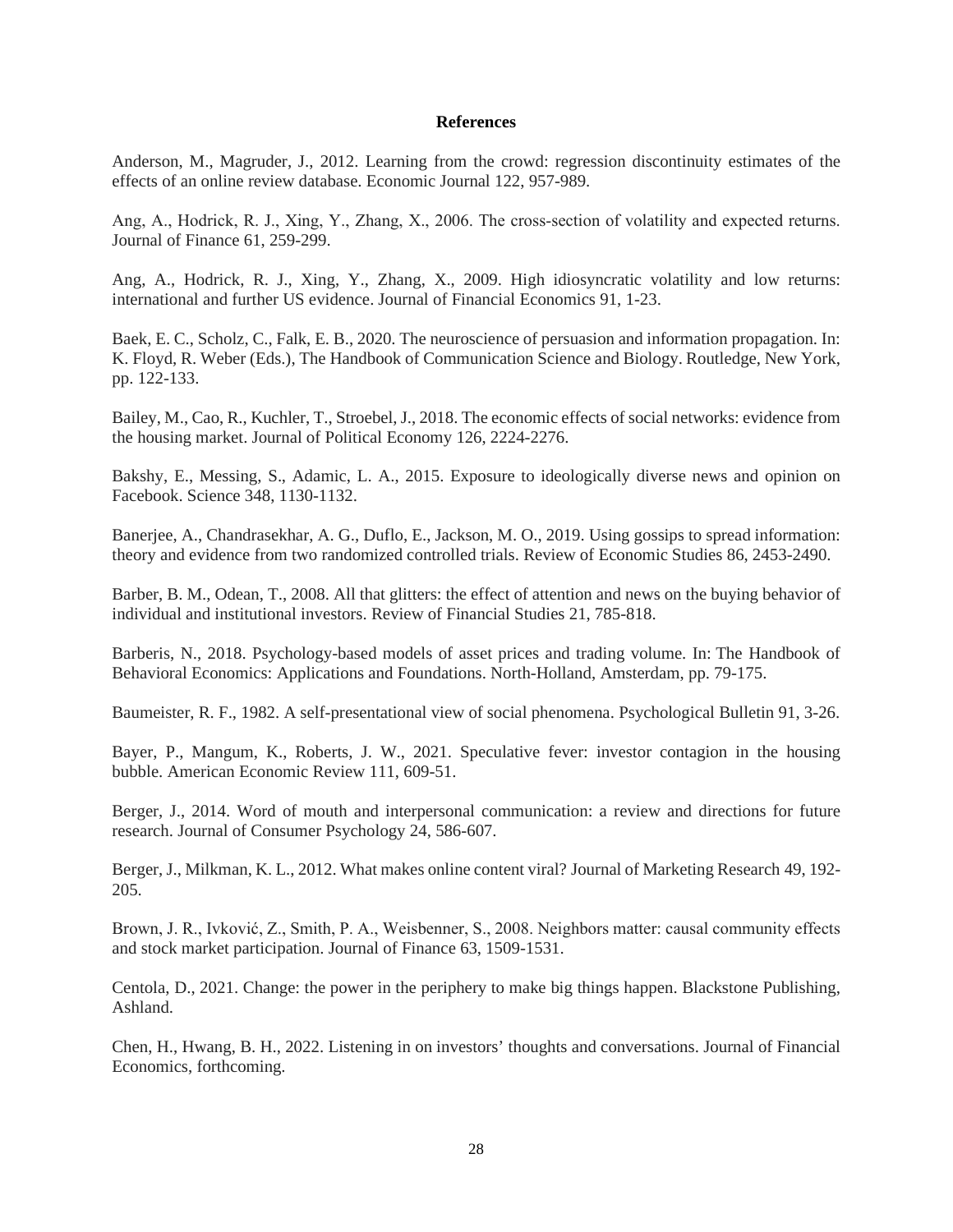Cinelli, M., Morales, G. D. F., Galeazzi, A., Quattrociocchi, W., & Starnini, M., 2021. The echo chamber effect on social media. Proceedings of the National Academy of Sciences 118.

Cookson, J. A., Engelberg, J., Mullins, W., 2022. Echo chambers. Review of Financial Studies, forthcoming.

Cunningham, C. (Ed.), 2013. Social networking and impression management: self-presentation in the digital age. Rowman & Littlefield, Lanham.

Dale, R., 2014. The First Crash. Princeton University Press, Princeton.

DeWall, C. N., MacDonald, G., Webster, G. D., Masten, C. L., Baumeister, R. F., Powell, C., ... Eisenberger, N. I., 2010. Acetaminophen reduces social pain: behavioral and neural evidence. Psychological Science 21, 931-937.

Diether, K. B., Malloy, C. J., Scherbina, A., 2002. Differences of opinion and the cross section of stock returns. Journal of Finance 57, 2113-2141.

Dimmock, S. G., Gerken, W. C., Graham, N. P., 2018. Is fraud contagious? Coworker influence on misconduct by financial advisors. Journal of Finance 73, 1417-1450.

Dubois, D., Bonezzi, A., De Angelis, M., 2016. Sharing with friends versus strangers: how interpersonal closeness influences word-of-mouth valence. Journal of Marketing Research 53, 712-727.

Dunbar, R. I., 1993. Coevolution of neocortical size, group size, and language in humans. Behavioral and Brain Sciences 16, 681-694.

Dunbar, R. I., Shultz, S., 2007. Evolution in the social brain. Science 317, 1344-1347.

Eisenberger, N. I., Lieberman, M. D., Williams, K. D., 2003. Does rejection hurt? An fMRI study of social exclusion. Science 302, 290-292.

Enke, B., 2020. What you see is all there is. Quarterly Journal of Economics 135, 1363-1398.

Fama, E. F., French, K. R., 1992. The cross‐section of expected stock returns. Journal of Finance 47, 427- 465.

Fama, E. F., French, K. R., 2015. A five-factor asset pricing model. Journal of Financial Economics 116, 1-22.

Flaxman, S., Goel, S., Rao, J. M., 2016. Filter bubbles, echo chambers, and online news consumption. Public Opinion Quarterly 80, 298-320.

Galton, F., 1907. Vox populi (the wisdom of crowds). Nature 75, 450-451.

Garrett, R. K., 2009. Echo chambers online? Politically motivated selective exposure among Internet news users. Journal of Computer-Mediated Communication 14, 265-285.

Gilovich, T., Keltner, D., Chen, S., Nisbett, R. E., 2019. Social Psychology. W. W. Norton & Company, New York.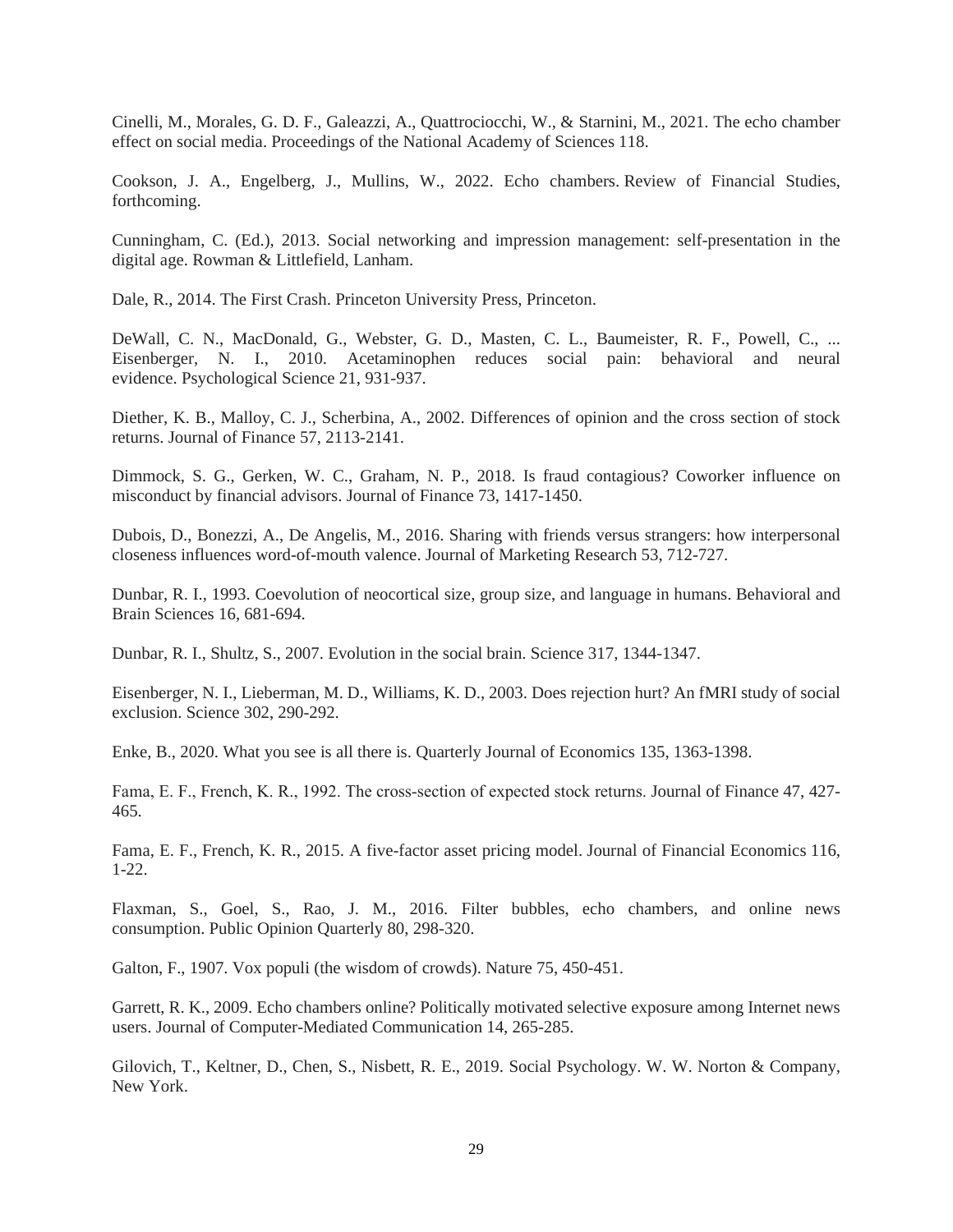Goffman, E., 1978. The Presentation of Self in Everyday Life. Harmondsworth, London.

Haliassos, M., Jansson, T., Karabulut, Y., 2020. Financial literacy externalities. Review of Financial Studies 33, 950-989.

Han, B., Hirshleifer, D., Walden, J., 2022. Social transmission bias and investor behavior. Journal of Financial and Quantitative Analysis, forthcoming.

Hill, R. A., Dunbar, R. I., 1998. An evaluation of the roles of predation rate and predation risk as selective pressures on primate grouping behaviour. Behaviour, 411-430.

Hirshleifer, D., 2015. Behavioral finance. Annual Review of Financial Economics 7, 133-159.

Hirshleifer, D., 2020. Presidential address: social transmission bias in economics and finance. Journal of Finance 75, 1779-1831.

Hong, H., Kubik, J. D., Stein, J. C., 2005. Thy neighbor's portfolio: Word-of-mouth effects in the holdings and trades of money managers. Journal of Finance 60, 2801-2824.

Huang, S., Hwang, B. H., Lou, D., 2021. The rate of communication. Journal of Financial Economics 141, 533-550.

Hvide, H. K., Östberg, P., 2015. Social interaction at work. Journal of Financial Economics 117, 628-652.

Jackson, M. O., Rogers, B. W., Zenou, Y., 2017. The economic consequences of social-network structure. Journal of Economic Literature 55, 49-95.

Jame, R., Johnston, R., Markov, S., Wolfe, M. C., 2016. The value of crowdsourced earnings forecasts. Journal of Accounting Research 54, 1077-1110.

Kaustia, M., Knüpfer, S., 2012. Peer performance and stock market entry. Journal of Financial Economics 104, 321-338.

Kuchler, T., Stroebel, J., 2021. Social finance. Annual Review of Financial Economics 13, 37-55.

Lakin, J. L., Chartrand, T. L., 2003. Using nonconscious behavioral mimicry to create affiliation and rapport. Psychological Science 14, 334-339.

Lane, J., Lim, S. S., Uzzi, B., 2021. Biased information transmission in investor social networks: evidence from professional traders. Unpublished working paper. Harvard University, Cambridge, MA.

Lazarsfeld, P. F., Merton, R. K., 1954. Friendship as a social process: a substantive and methodological analysis. Freedom and Control in Modern Society 18, 18-66.

Lerner, J., Malmendier, U., 2013. With a little help from my (random) friends: success and failure in postbusiness school entrepreneurship. Review of Financial Studies 26, 2411-2452.

Lieberman, M. D., 2013. Social: Why Our Brains Are Wired to Connect. Crown Publishers, New York.

Maturana, G., Nickerson, J., 2019. Teachers teaching teachers: the role of workplace peer effects in financial decisions. Review of Financial Studies 32, 3920-3957.